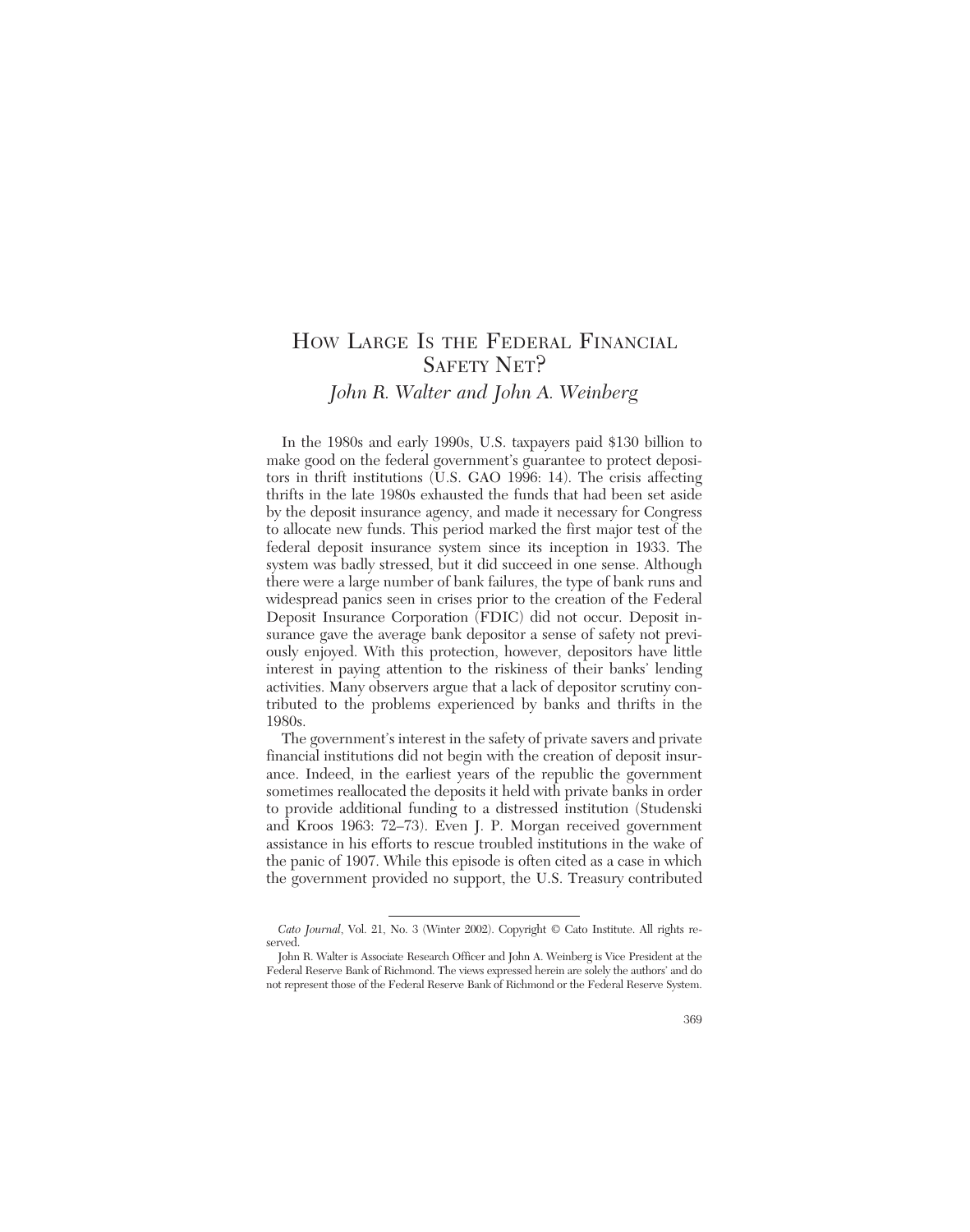\$25 million at a crucial point to assure the completion of a successful rescue.

The federal government's financial support for private borrowers is not limited to banks and other financial institutions. On some occasions, the government has stepped in to assist large nonfinancial corporations that were in financial distress, as in the bailout of Chrysler in 1980. Government protection for the creditors of nonfinancial corporations arose again in the aftermath of the terrorist attacks of September 11, 2001, with the passage of the Air Transportation Safety and System Stabilization Act, providing up to \$10 billion in loan guarantees to the airline industry. In addition, many government programs help individuals receive credit to finance small business development, home purchases, or other endeavors. This assistance is often in the form of loan guarantees under which the government pays the lender if the borrower defaults.

The various forms of federal government support for private borrowers comprise the federal financial safety net. In this article we estimate the size of the safety net. Specifically, we examine the extent to which the liabilities of private market participants are perceived to enjoy federal government guarantees. Our estimate includes a mixture of elements. Some of the liabilities, such as insured deposits, are *explicitly* guaranteed. Others, such as some deposit balances in excess of the limits on explicit deposit insurance and the liabilities of certain government-sponsored enterprises, are *believed* by many market participants to be *implicitly* guaranteed by the federal government. Our approach to implicit guarantees is to ask, "Based on past government actions, what might market participants reasonably expect future government actions to be?"

We estimate that explicitly guaranteed liabilities amount to \$5.8 trillion and that implicitly guaranteed liabilities amount to \$3.4 trillion, which implies that the total safety net is in the neighborhood of \$9.2 trillion, or about 26 percent of total private liabilities. While we believe this figure reasonably suggests the safety net's size, we should emphasize that it is an estimate, including a variety of elements and reflecting our judgment regarding what should and should not be included.

Why does the safety net's size matter? It matters because actual or perceived guarantees can impair the efficiency of the financial system. Guarantees alter economic behavior by increasing people's willingness to take risks. Further, risk taking can become concentrated in those sectors of the economy enjoying the greatest protection. More broadly, resources tend to flow away from parts of the economy with few or no guarantees toward those with substantial coverage. The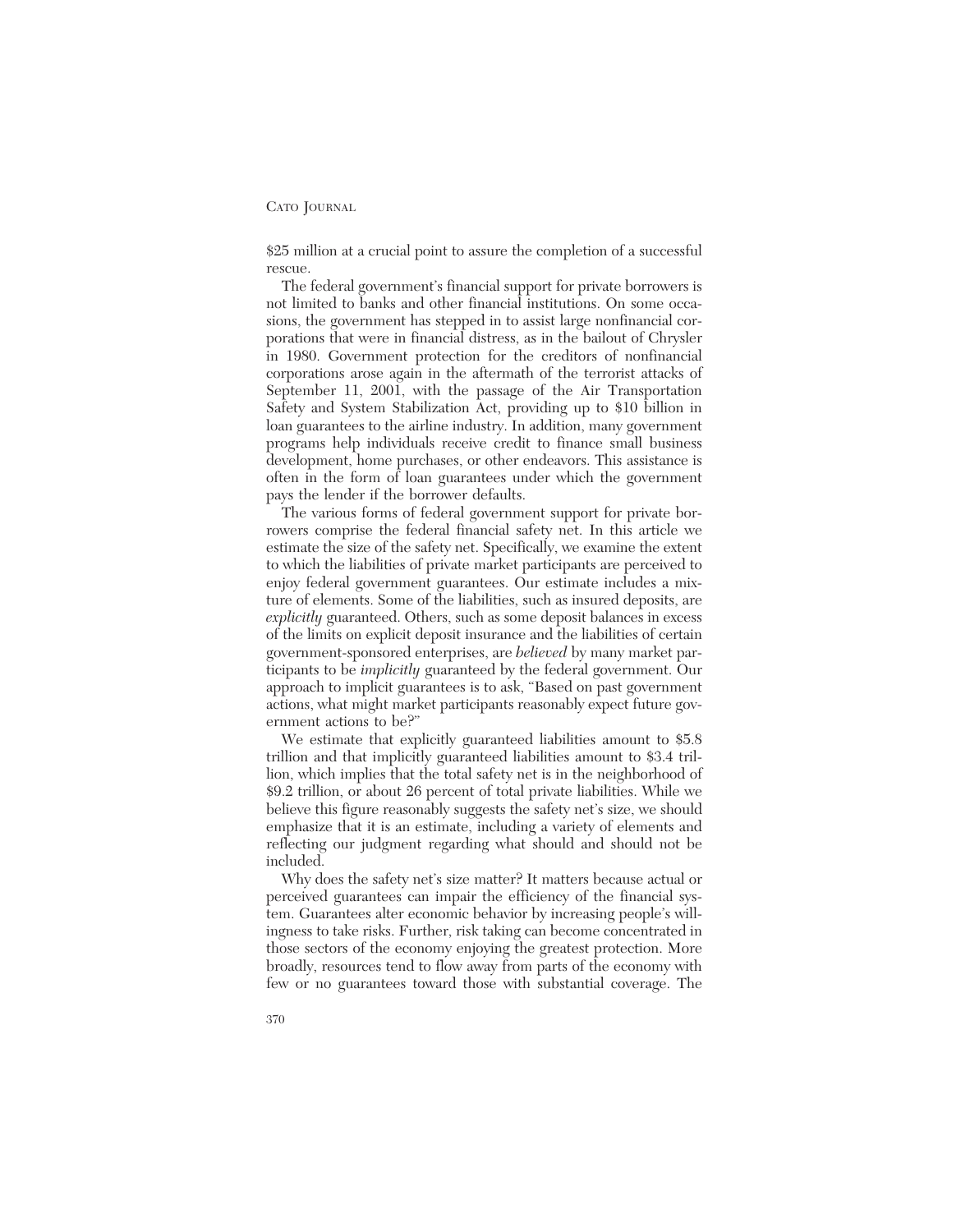ultimate effect can be to limit the growth of income and wealth, and the larger the safety net the greater the effect. Our estimate of the safety net's magnitude suggests that such an effect is a real possibility.

# The Federal Financial Safety Net

The federal financial safety net, as we define it, consists of all explicit or implicit government guarantees of private financial liabilities. By private financial liabilities, we mean debts owed by one private market participant to another including the deposit liabilities of banks, thrifts, and credit unions. By government guarantees, we mean a government commitment to protect lenders from losses due to a borrower's default.

Formal programs, such as deposit insurance or the Small Business Administration's loan guarantee program, form the explicit safety net. There have been many cases, however, in which borrowers not covered by formal guarantee programs have received public assistance in paying their debts. Examples include payments to uninsured depositors of failed banks and assistance to large, troubled corporations like Chrysler and Lockheed. Such examples create a public perception that similarly situated borrowers will be assisted if problems arise in the future. We are interested in the effect of the safety net on economic behavior, and when market participants perceive an implicit government guarantee, economic behavior is altered. Consequently, we define the safety net to include both explicitly guaranteed liabilities and liabilities without explicit guarantees that market participants nevertheless are likely to believe the government will protect.

It should be noted that identifying liabilities perceived to have implicit guarantees is a challenging task given the ad hoc nature of past government bailouts. We include liabilities in our measure of the implicit safety net only when our judgment that there is a public perception of protection is supported by other published sources. Hence, while we discuss bailouts of large nonfinancial firms, we do not include the liabilities of such firms in our estimated safety net. In contrast, many observers have written about the likely protection of certain large *financial* firms, and we attempt to take account of such firms' liabilities in our measure.

When we include liabilities in the implicit safety net, we count them as if the market believes that their full value is guaranteed. But market beliefs could be more variable; market participants may believe that some liabilities are only partially protected. At the same time, it is likely that some liabilities that we do not include are per-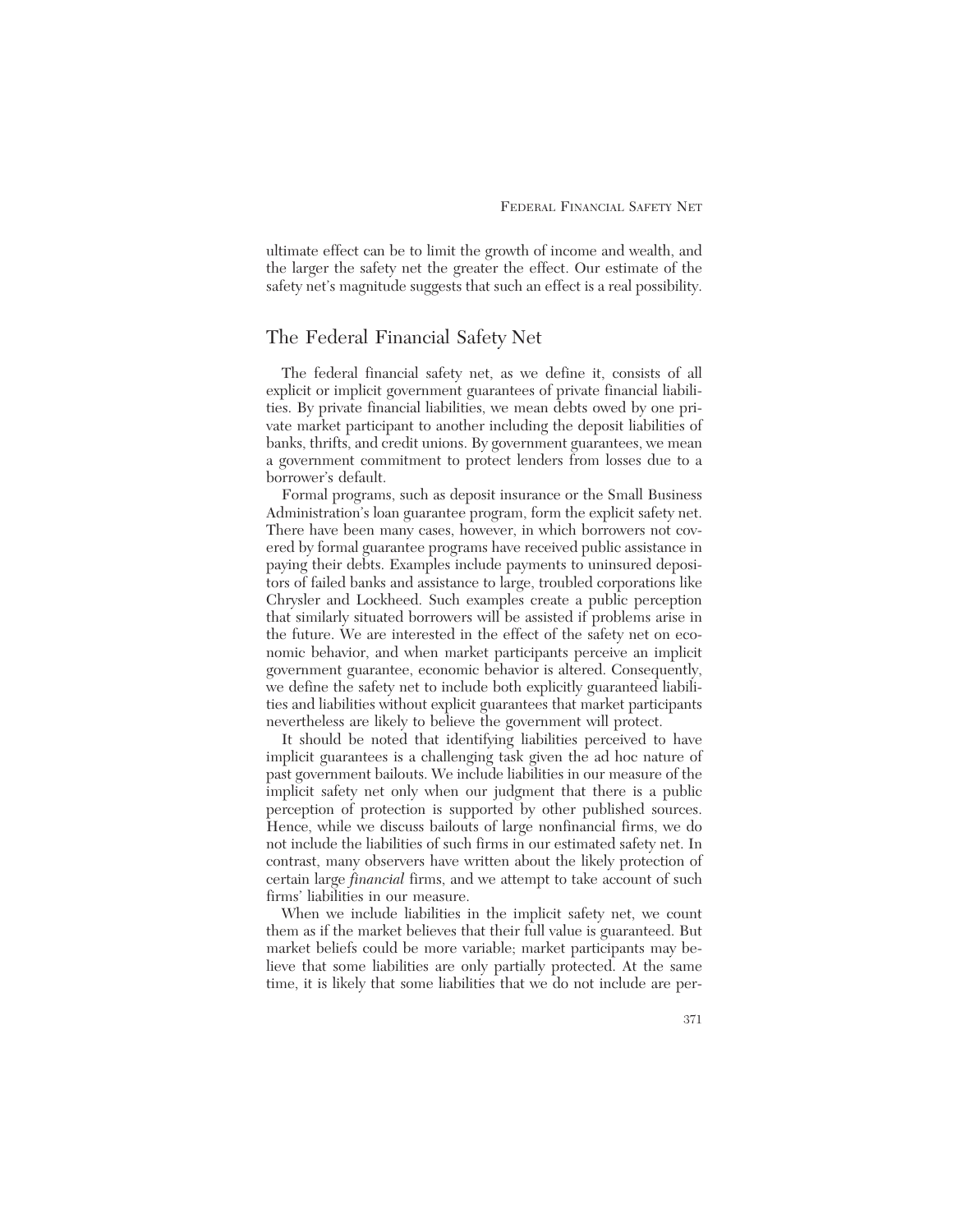ceived to have at least some guarantee. Hence, we do not believe our approach results in an overstatement of the implicit safety net.

We do not address all types of protection that the government provides to private individuals or businesses. Most notably, we are not concerned here with the so-called *social* safety net that includes such programs as Medicaid, Medicare, and Social Security. We also do not include other forms of general assistance like federal disaster relief. One could argue that such types of aid should be included in a measure of the financial safety net since they can certainly affect a recipient's ability to borrow in the private credit market. Income support, for instance, could help an individual repay debts, reducing the risk of default. Similarly, disaster relief programs assist victims in repairing or replacing damaged property that may serve as collateral in debt contracts. These forms of assistance, however, are not tied to specific private liabilities, as is an explicit or implicit government guarantee.<sup>1</sup> We limit our attention to the government's direct participation as a guarantor of private debts.

In addition to issuing guarantees, the government sometimes makes direct loans to private borrowers. Are such loans a part of the safety net? We do not include them in our measure, which focuses on guarantees rather than direct lending. As in the case of general government assistance, direct lending can have effects that are similar to the effects of government guarantees. Access to government loans could make it possible for an individual or business to borrow from private lenders at a reduced cost. Still, our focus is on cases in which the government places itself between private borrowers and lenders by guaranteeing the borrowers' debts.

By limiting our attention to guaranteed debts, we ignore one important type of private financial relationship. Specifically, we do not consider equity investments. To be sure, an investor who buys shares from a business is supplying money to the business. Unlike lending, however, an equity investment does not entitle the investor to a fixed or predetermined payment. Rather, an equity claim is a "residual" claim; its value varies with the fortunes of the enterprise. Guarantees, whether government or private, are typically attached to fixed claims, liabilities that will be considered in default if a certain payment is not made. Our measure of the safety net will be based on fixed liabilities.

<sup>&</sup>lt;sup>1</sup> Property insurance programs supported by the government, such as federal flood insurance, are different from general disaster relief. When flood insurance is required by a mortgage lender, this form of government backing is tied to a specific financial liability. However, we do not include such programs in our specification of the financial safety net because these programs provide guarantees to the owners of the real property rather than to creditors.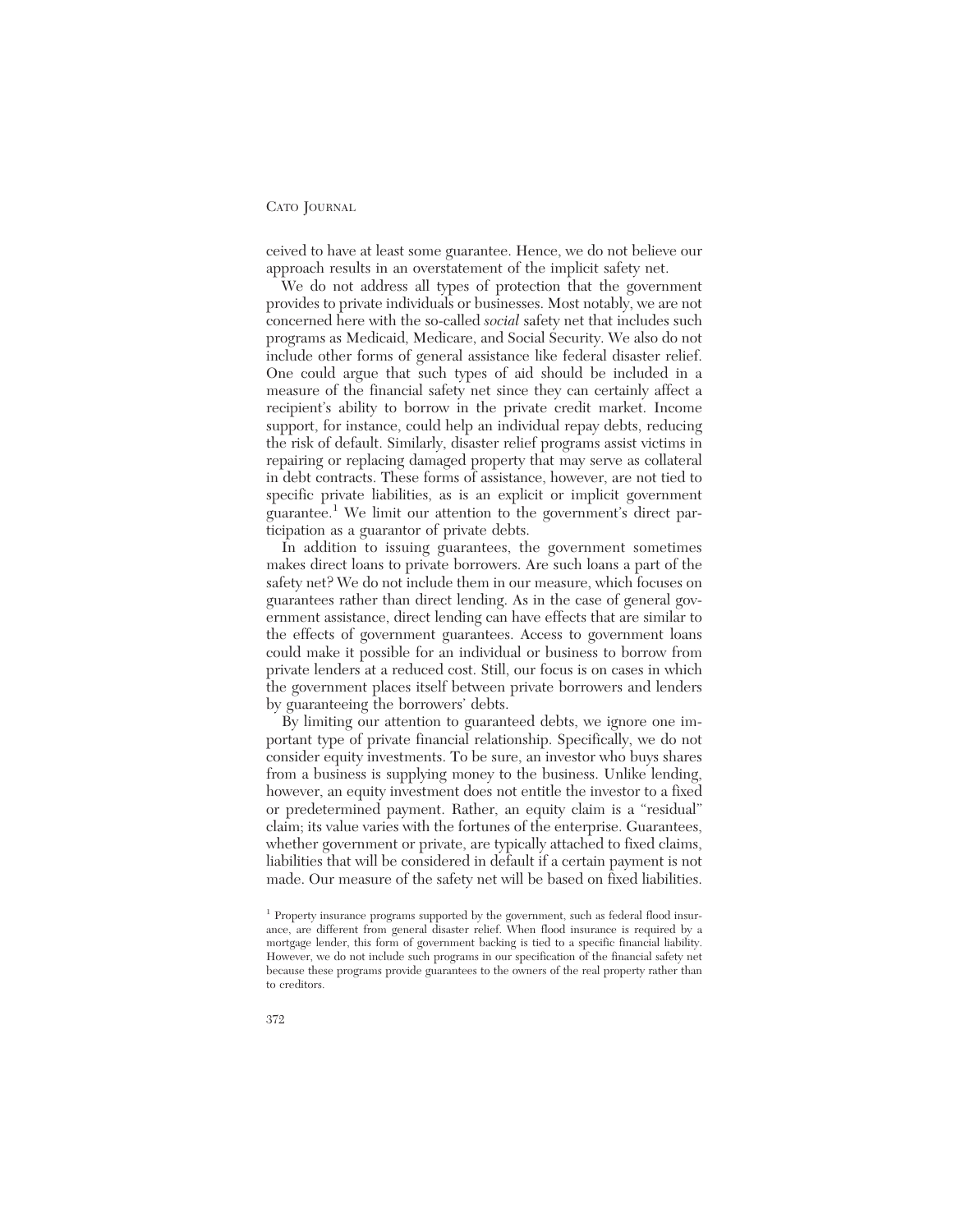# How the Safety Net Affects the Economy

Government guarantees can change the way participants in private financial markets respond to risk. To explain these effects we introduce some basic concepts economists use to analyze risk-taking behavior. Specifically, the concepts of *risk aversion* and *moral hazard* help us discuss how a market economy allocates risk and how government intervention can alter market outcomes. Guarantees have the general effect of increasing the flow of resources to risky activities.

#### *Risk Aversion*

Uncertainty is an integral part of all economic activity. A business' profits, for instance, can never be fully controlled or predicted. Most people, however, prefer not to bear risk. That is, people are *risk averse*. A risk-averse person faced with an uncertain prospect will seek to reduce exposure to risk in two ways. First, one can seek to avoid actions with risky consequences. A business seeking to avoid risk, for instance, might shy away from innovative activities or from entering new markets. Alternatively, one can limit exposure to risk by sharing risk with others through insurance or other financial contracts.

Sharing risk through financial markets is essential in a robust and growing economy. The ability to share risk with others enhances an individual's willingness to take risky actions, which include the entrepreneurial investment that has long been regarded as a key contributor to economic growth.<sup>2</sup> On the other hand, risk sharing can lead people to take excessive risks; those who do not face the uncertainty arising from their actions have no incentive to limit risk.

### *Moral Hazard*

The possibility that an insured individual will take excessively risky actions arises only if outsiders, such as insurers or lenders, cannot directly control the individual's actions. Such a lack of control might result from the outsiders' inability to easily monitor the insider's behavior. If lenders could perfectly observe a borrower's risk taking, they could control the borrower's choices by, for instance, demanding

<sup>2</sup> This view is often referred to as the Schumpeterian view of economic growth, as put forth by Schumpeter (1934). This perspective has played a role in discussions of appropriate regulation of bank risk taking, for instance, in Greenspan (1993).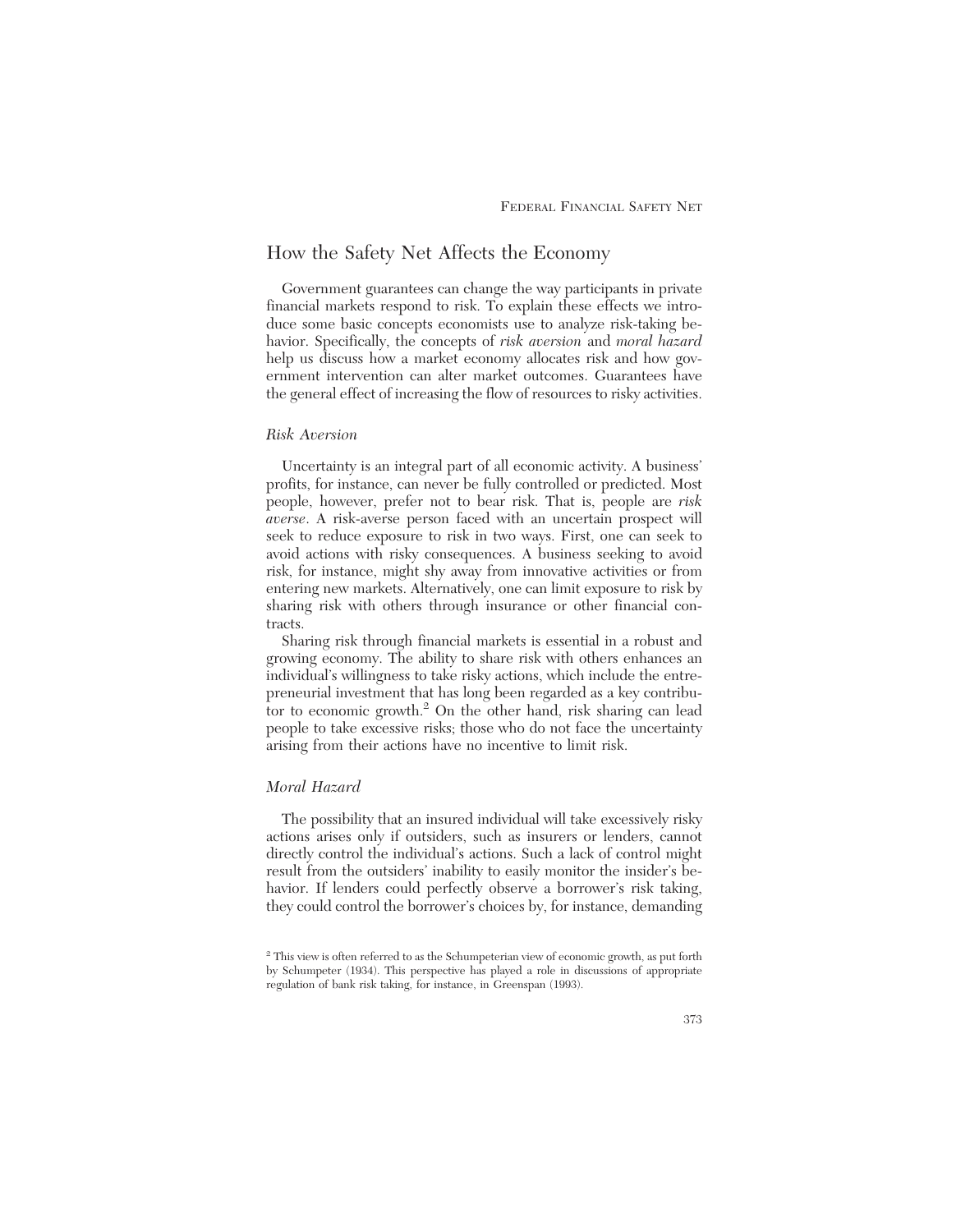a high interest rate on loans if the borrower took particularly risky actions. If lenders cannot observe an individual's actions, they cannot directly control the borrower's choices, although they will be aware of how financial arrangements will affect the borrower's incentives.

Economists use the term *moral hazard* to describe situations in which outside lenders or insurers cannot directly observe or control an insider's actions. Under conditions of moral hazard, risk sharing increases the insider's willingness to take risky actions. Someone who is fully insured against a loss has no incentive to limit the risk of incurring the loss. That is, maximal risk sharing leads to maximal risk taking in a situation of moral hazard. Such an extreme result is generally inefficient.

### *Efficient Risk Sharing and Risk Taking*

What do we mean by efficiency with regard to risk? In broad terms, the economist's notion of efficiency means maximizing net social benefits. Any added risk associated with an individual's actions brings with it certain benefits. Business investment, for instance, can raise the level of uncertainty regarding a business' stream of income while also offering the prospect of greater production and profit. Each increase in investment increases both the cost (of bearing or allocating additional risk) and the benefit (of improved expected profitability). Investments are economically efficient as long as the added benefit outweighs the cost.

Economists believe that competitive markets tend to result in efficient allocations of goods and services. That principle extends to the allocation of risk under moral hazard.3 Government actions in the form of subsidies, taxes, or regulations change market outcomes, and in competitive markets such changes distort allocations and reduce economic efficiency.

Does the financial safety net cause distortions? In principle, the government could design guarantees that mimic market outcomes. Typically, however, government intervention arises from a desire to alter market outcomes. In the case of guarantees, this means either expanding coverage or underpricing relative to private market guarantees. Underpricing means that the guarantor collects fees that are less than the expected value of its obligations. Such pricing amounts to a subsidy to risk taking. We might note that roughly a third of all of the guarantees we identify in this article are entirely unpriced.

<sup>3</sup> Harris and Raviv (1992) survey the theory of financial contracts, and Prescott and Townsend (1984) show that competitive market outcomes are generally efficient even when moral hazard is present.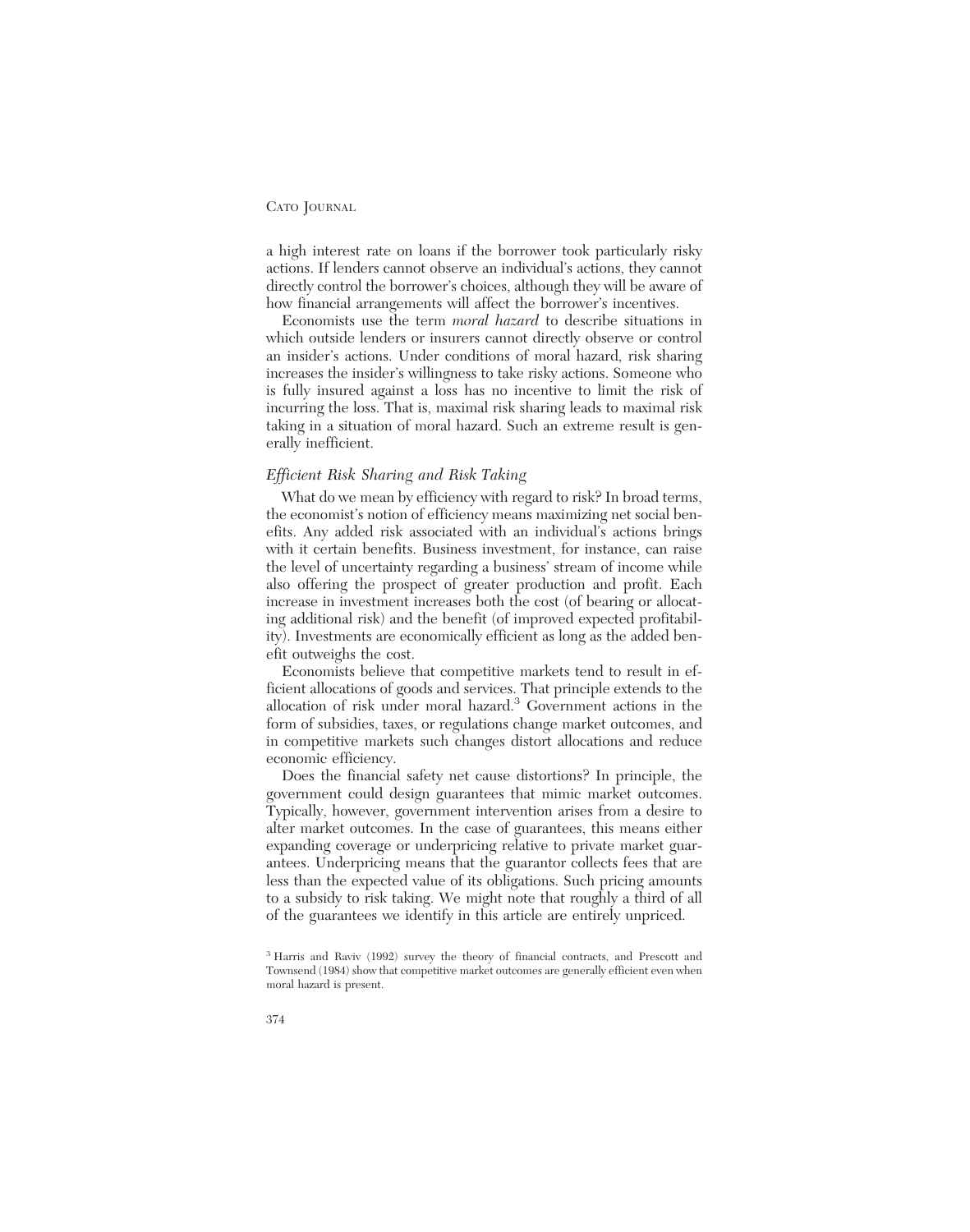Even if guarantees are fairly priced, government provision can distort risk-taking decisions if it provides coverage that exceeds the coverage that would be available in the absence of government intervention. When risk taking is not perfectly observable, for instance, private insurance markets typically provide less than full coverage for insured losses. If the government were to offer full, fairly priced insurance, people covered by such government insurance would take greater risks than those covered by private, incomplete insurance. Note, however, that government provision of excessive insurance can preempt the private market only if it is either underpriced or mandatory.

Underpriced guarantees tend to shift resources away from activities that are not covered toward those that are. In that way, a government guarantee is similar to a direct subsidy paid to those engaged in a particular activity. A guarantee is different, however, in the way it affects attitudes toward risk. By assigning to the government part of the risk in the activities being financed, the safety net reduces market participants' willingness to control risk. Overprovision of guarantees, while not necessarily drawing resources into an activity, does shift risk preferences in a way similar to underpricing. In short, guarantees lead to expanded risk taking.

Our calculation of the size of the safety net does not represent a measure of the size of the distortions to the allocation of resources and risk taking. Such a measure would require knowledge of the extent of underpricing or overprovision of government guarantees. Those would be difficult to measure, especially the latter, since government provision often preempts private market activity. We nevertheless believe that the extent of distortions is directly related to the size of the safety net. That relationship certainly depends on the pricing of government guarantees, but expanding guarantees can increase distortions, independent of pricing. Other things equal, the greater the share of private liabilities protected by the government safety net, the more likely it is that the government guarantees are extending beyond the level of protection that would be provided in a private market.

### *Why Is There a Safety Net?*

If the safety net is harmful to resource allocation, why have one? There are two types of justifications. One is a belief that private markets for sharing risk can fail to produce efficient outcomes. The other is a political concern for the ill effects that large losses might have on some members of society.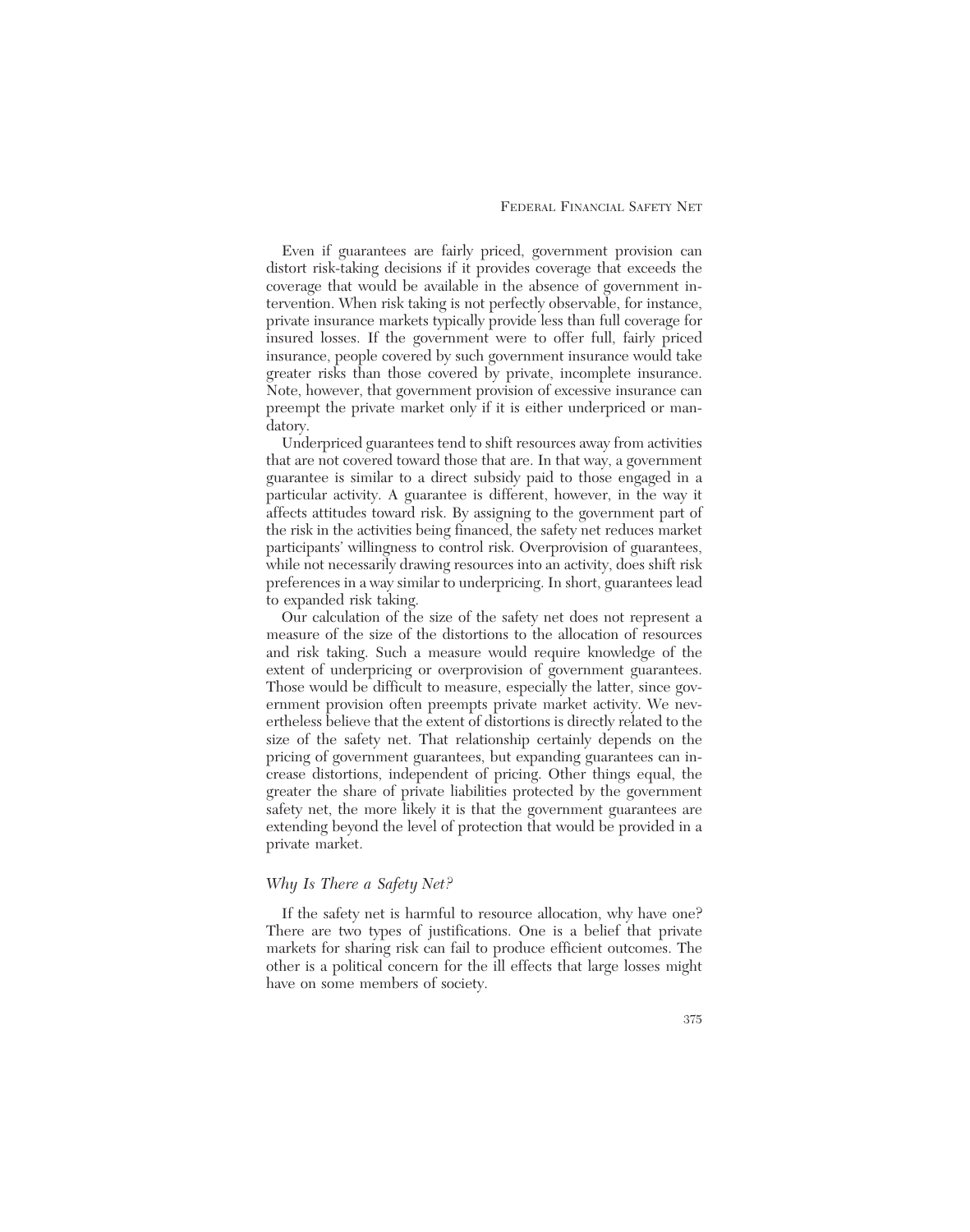Proponents of the financial safety net, especially as it applies to banks, often argue that private risk-sharing arrangements tend to disregard the *systemic* consequences of large losses borne by an individual or a small group of institutions. The idea here is that such losses might spill over and generate further losses caused, for example, by a contagious loss of investor confidence.<sup>4</sup> Under such a view, government protection for certain investors could prevent widespread financial panic or distress.

The potential systemic consequences of a large financial failure are difficult to assess. Indeed, many scholars take the view that the evidence of contagion in financial markets is weak (see Kaufman 1994). Regardless of whether a particular troubled institution poses a systemic threat, it will certainly pose a substantial threat to its own creditors. Sometimes, the prospect of such direct losses is enough to prompt the government to intervene. Consequently, even in the absence of systemic risks, the political process can give rise to guarantees designed to protect certain politically important classes of creditors.

Our focus is not on the justifications for or possible benefits of a financial safety net. Rather, our motivation is the cost of such a policy. This cost comes in the form of distorted risk-taking incentives and the diversion of resources toward those industries or activities granted the greatest protection. The result is both an increase in risks taken and a concentration of those risks in protected sectors. We take a step toward understanding the magnitude of those effects by assessing the extent of the safety net.

# The Size of the Safety Net

We now turn to describing the liabilities covered by the safety net. We sort liabilities into the three private sectors—financial firms, nonfinancial firms, and households. With these categories, we can compare government guaranteed liabilities to total sector liabilities as reported in the "Flow of Funds Accounts of the United States." We focus on the sector to which the debtor belongs, because in a credit relationship, it is the borrower who decides on the use of funds. In constructing our measure, we distinguish between liabilities that have explicit guarantees and those that the public may perceive to have implicit guarantees. In identifying implicit guarantees to include in the safety net, we follow the assessments made by other observers.

<sup>4</sup> The notion of systemic risk is developed, for example, by Rochet and Tirole (1996).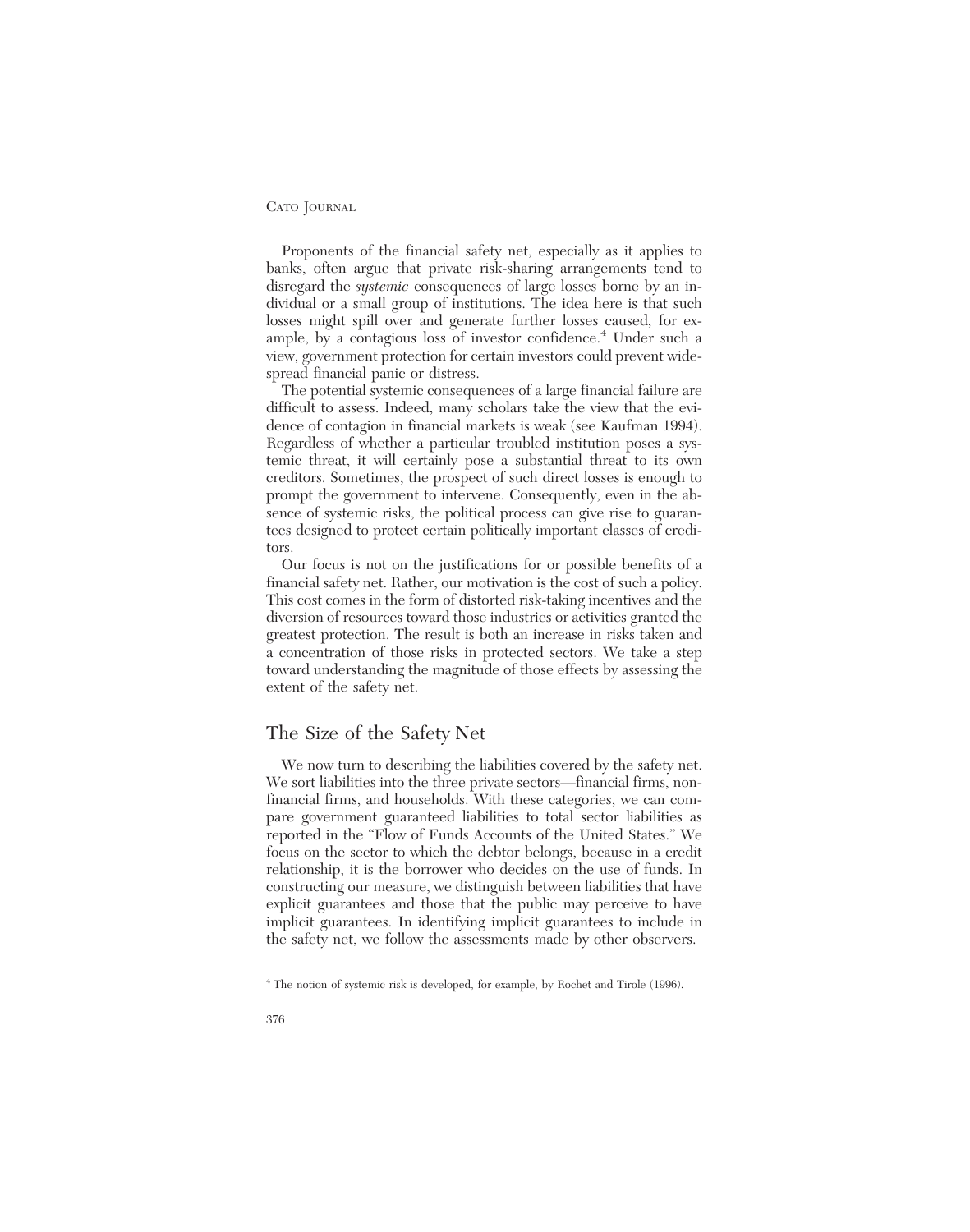As discussed below, the sector with the greatest proportion of government guaranteed debt is the financial sector, although there are also significant guarantees to nonfinancial businesses and households. As indicated above, when combined, all liabilities with explicit guarantees produce a sum of \$5.8 trillion, accounting for 16 percent of all private debt outstanding. Our estimate of implicitly guaranteed liabilities results in an additional \$3.4 trillion, or 10 percent of private liabilities. Table 1 shows estimated liability amounts for each sector.

#### *Financial Firms*

The largest part of the safety net covers financial institutions. Within this sector, banks and other depository institutions enjoy the greatest guarantees, but the safety net protects creditors of other types of institutions as well, including government-sponsored enterprises (GSEs) and private pension funds.<sup>5</sup> Protected liabilities for the financial sector as a whole equal \$8.4 trillion, or 45 percent of all financial firm liabilities. Of this amount, \$5.0 trillion is in the form of explicit protection.

*Depository Institutions.* The Banking Act of 1933 established the Federal Deposit Insurance Corporation, an agency of the federal government, to insure commercial bank deposits. Originally, deposits of up to \$2,500 were protected, but a series of increases has brought the covered amount per deposit to the current \$100,000 (FDIC 2000a).

Soon after the FDIC was formed, the National Housing Act of 1934 created the Federal Savings and Loan Insurance Corporation (FSLIC) to insure deposits in savings associations. Additionally, over 35 years later, an amendment of the Federal Credit Union Act created the National Credit Union Share Insurance Fund to insure credit union deposits. (Because credit unions are owned by their depositors, the deposits are frequently called *shares.*) Like bank deposits, deposits in savings associations and credit unions are insured to \$100,000.

The deposit insurance agencies are backed by taxpayer funds. Congress established this obligation in 1987 with the Competitive Equality Banking Act, which declared that all federally insured deposits be backed by the "full faith and credit of the United States." Taxpayers were called on to meet this obligation only a short time later. When the FSLIC's resources were insufficient to handle the more than

 $^5$  We follow the "Flow of Funds Accounts" in placing pension funds in the financial sector, even though most defined benefit pension plans are the liabilities of nonfinancial firms.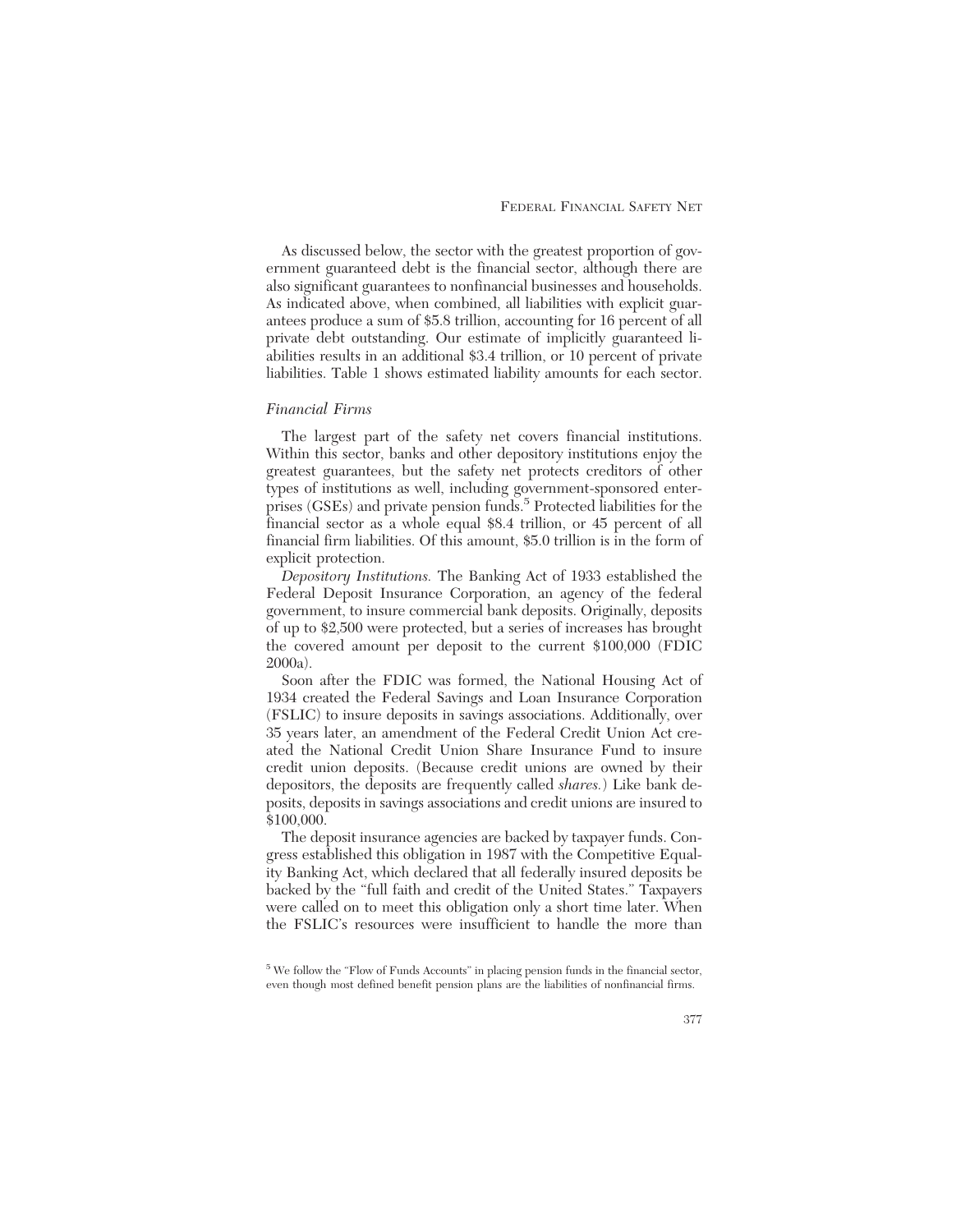|                                               | TABLE 1                                                               |                                                                               |                                                                    |                      |
|-----------------------------------------------|-----------------------------------------------------------------------|-------------------------------------------------------------------------------|--------------------------------------------------------------------|----------------------|
|                                               | ESTIMATED FEDERAL FINANCIAL SAFETY NET, 1999<br>(BILLIONS OF DOLLARS) |                                                                               |                                                                    |                      |
|                                               | Guaranteed<br>Liabilities<br>Explicitly                               | Guaranteed<br>Liabilities<br>Implicitly                                       | Explicitly and<br>Guaranteed<br>Implicitly<br>Liabilities          | Liabilities<br>Total |
| <b>Commercial Banks</b><br>Financial Firms    |                                                                       |                                                                               |                                                                    | 4,850                |
| Savings Institutions                          |                                                                       | (15.9)<br>$47$                                                                | $\frac{2,976}{(61.3)}$<br>684                                      | 1,113                |
| Credit Unions                                 | 2303<br>2457<br>26720<br>269.69                                       | $(4.2)$                                                                       | 336<br>(61.4)                                                      | 375                  |
| Government-Sponsored Enterprises              |                                                                       |                                                                               | (89.6)                                                             |                      |
| Freddie Mac<br>Fannie Mae                     |                                                                       | 1,199                                                                         | 199<br>870                                                         | 1,199                |
| Federal Home Loan Banks<br>Farm Credit System |                                                                       |                                                                               | $477$                                                              | $^{57}_{74}$         |
| $\rm Total$                                   |                                                                       | $\begin{array}{c}\n 870 \\ 871 \\ 747 \\ 9.620 \\ 0.000 \\ 0.00\n\end{array}$ |                                                                    | $\frac{477}{2,620}$  |
| Private Employer Pension Funds                | $1,805$<br>$(86.3)$                                                   |                                                                               | $\begin{array}{c} 2,620 \\ (100.0) \\ 1,805 \\ (86.3) \end{array}$ | 2,090                |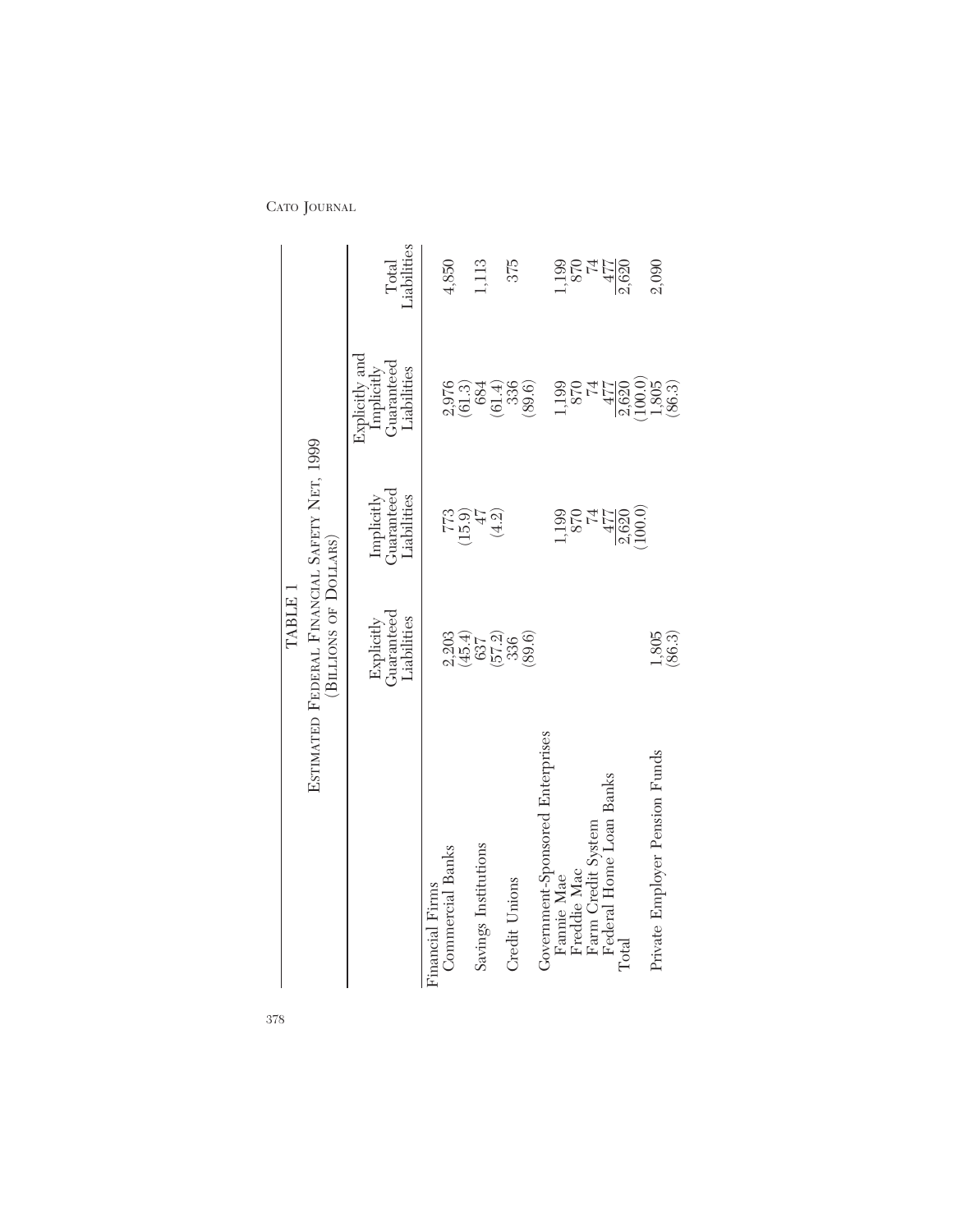| (0.4)<br>504<br>39<br>32<br>FFEL-Guaranteed Student Loans<br>Large Nonfinancial Corporations<br>Total for Nonfinancial Firms<br>FHA-Guaranteed Mortgages<br>RHS-Guaranteed Mortgages |
|--------------------------------------------------------------------------------------------------------------------------------------------------------------------------------------|
|                                                                                                                                                                                      |
|                                                                                                                                                                                      |
|                                                                                                                                                                                      |
|                                                                                                                                                                                      |
|                                                                                                                                                                                      |
| 3,440<br>(9.8)<br>(16.4)<br>5,756                                                                                                                                                    |

FEDERAL FINANCIAL SAFETY NET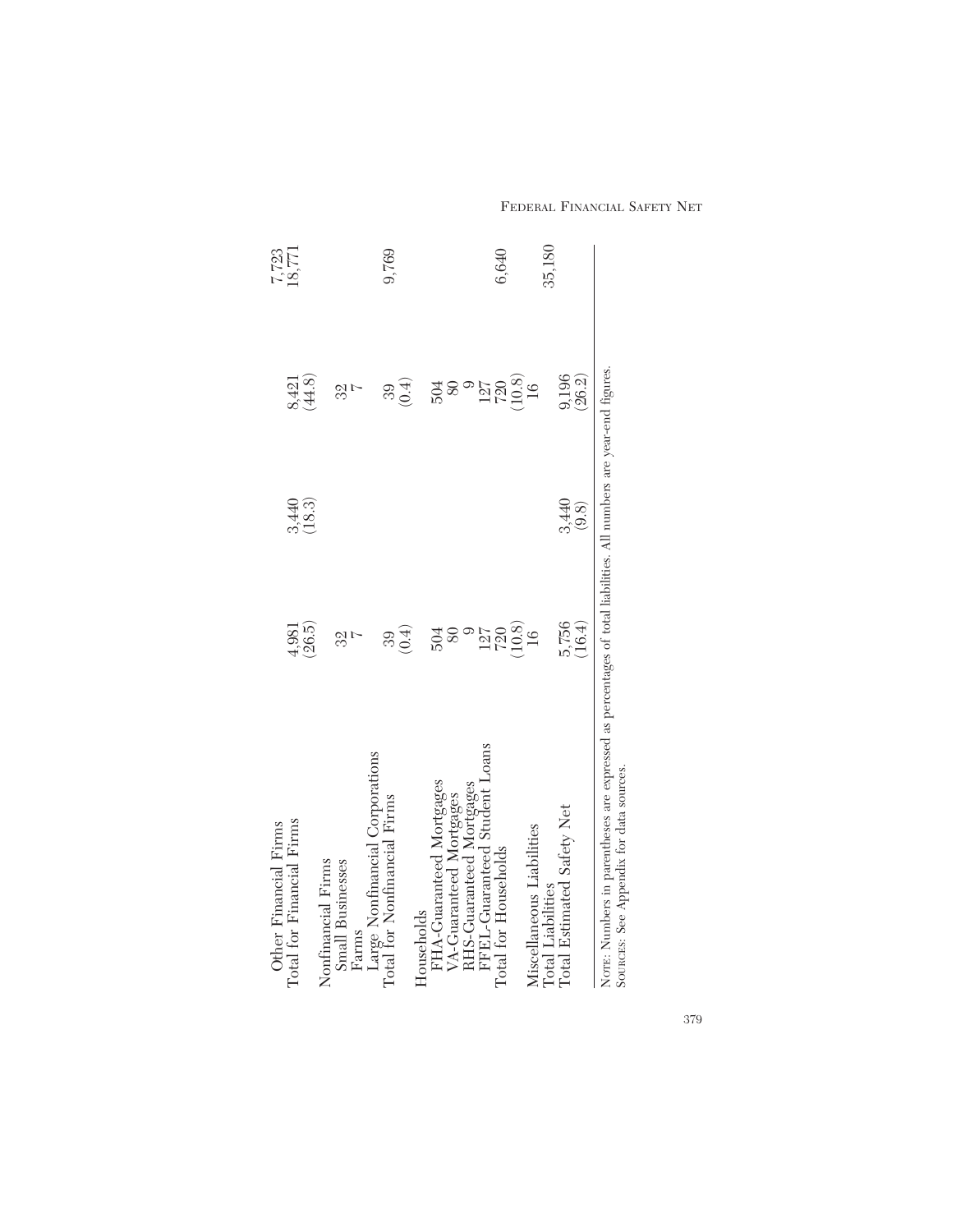1,100 savings institutions that failed in the 1980s, taxpayers expended \$130 billion over the next few years to protect deposits. After the insolvency of the FSLIC, the FDIC assumed responsibility for insuring deposits in savings associations.

Table 1 lists the amounts of deposits explicitly covered by federal deposit insurance. The amount for banks, savings institutions, and credit unions totaled \$3.176 trillion as of September 30, 1999, or 50 percent of their liabilities.

The \$100,000 insurance coverage limit has not been inviolable. In the case of large bank failures in the 1980s, depositors with accounts exceeding \$100,000 were routinely protected from loss. Such protection has been motivated by a concern that the failure of a large institution could have systemic consequences. That is, certain institutions have been broadly perceived as too big to fail. As a result, there is a widespread public perception that at least some uninsured liabilities of depository institutions have implicit guarantees.

The 1984 insolvency of Continental Illinois National Bank and Trust Company is one of the most prominent examples of protection given to accounts exceeding \$100,000. Continental was the seventh largest U.S. bank, with assets of about \$41 billion. The FDIC arranged to assist Continental rather than close it, thereby protecting large depositors from any losses. Because of Continental's size and its financial connections to other financial institutions, regulators feared that the bank's failure could lead to a widespread crisis in the banking system.

Depositors with accounts exceeding \$100,000 in other large insolvent banks were likewise protected during the late 1980s and early 1990s. These cases included banks that ranged between 14th and 43rd largest in bank holding company assets (FDIC 1998: 635–36, 651).

In addition to depositors in large banks, lenders of federal funds and those making loans through repurchase agreements have been protected. Federal funds loans are short-term loans between depository institutions and are made by transferring reserves held with Federal Reserve Banks. In a repurchase agreement, a bank borrows from another firm by selling Treasury securities under a contractual agreement to repurchase them on a set future date, typically within a few days.

When troubles in large banks have surfaced in the past, uninsured holders of short-term liabilities frequently have been able to withdraw their funds from the troubled bank before regulators have taken it over. Bank access to loans from the Federal Reserve has allowed short-term liability holders to escape losses. Without loans from the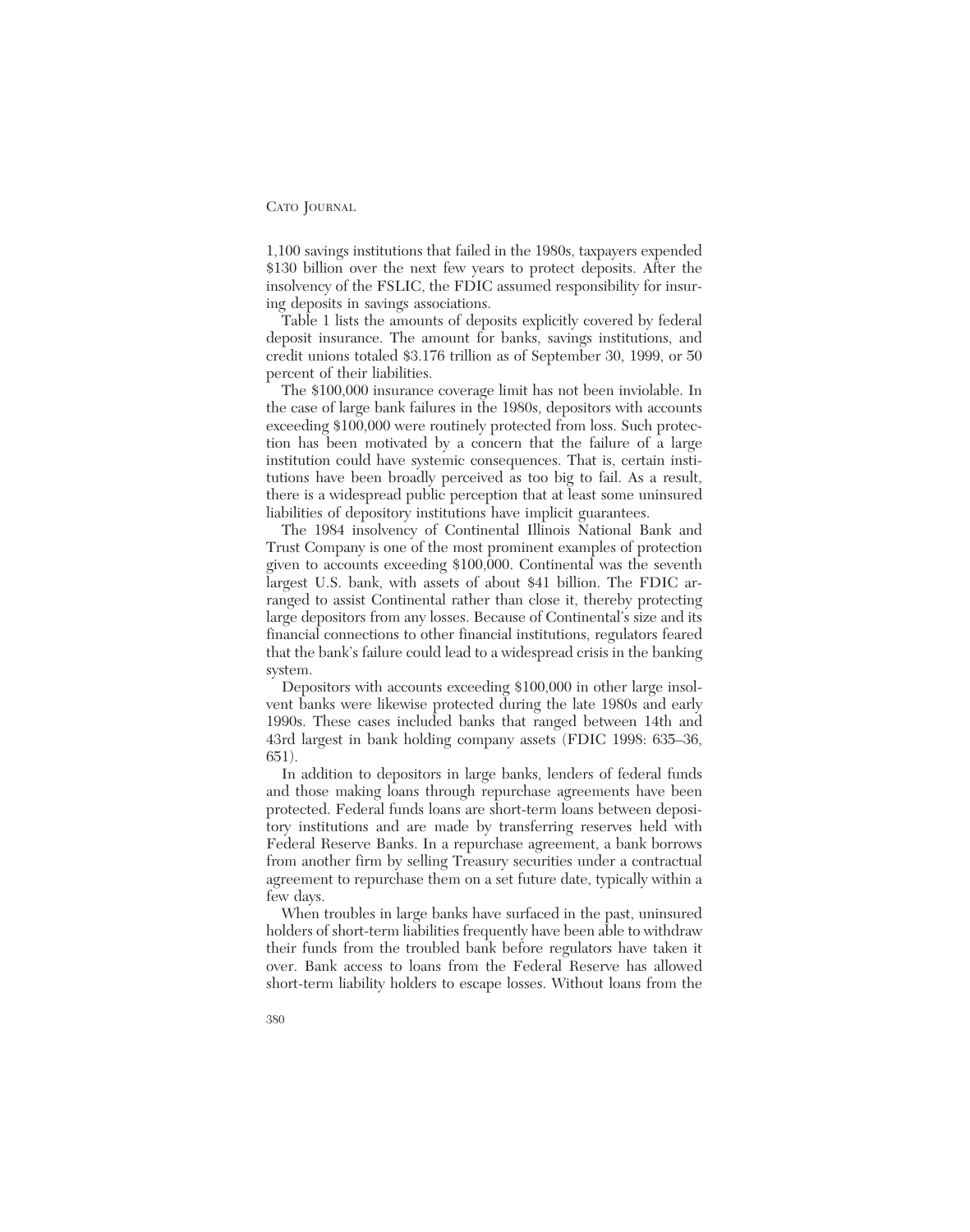Federal Reserve, many troubled banks likely would not have been able to meet rapid withdrawals and therefore would have defaulted on their obligations.

Subsequent to the wave of bank failures that began in the 1980s, Congress passed the Federal Deposit Insurance Corporation Improvement Act of 1991. One goal of the Act was to lower the cost of troubled bank resolutions in part by preventing regulators from protecting deposits beyond the \$100,000 limit. Specifically, the act required the FDIC to resolve a bank's problems in the least costly manner possible. A strict interpretation of the least-cost requirement would typically rule out protection of uninsured deposits. Similarly, the act places some restrictions on Fed lending to banks that are near failure.

In spite of the Act's least-cost goal, an exemption remains that allows the FDIC to protect all depositors. The exemption can be invoked when the regulators determine that failure to protect all deposits, regardless of the \$100,000 limit, would create a significant risk of systemic economic crisis. In such cases constraints on Fed lending are also likely to be less binding.<sup>6</sup>

Only failures of the largest depository institutions are likely to be determined to present a systemic risk. What size institution is likely to meet the test and be exempt? For our purposes the critical question is whether *market participants* believe that a given institution will be protected. We must therefore estimate the range of institutions the *market* might view as too big to fail. We have chosen to include the top 21 bank holding companies and the two largest thrift holding companies. These institutions all have assets of approximately \$50 billion or more, which is greater than the assets (in current dollars) of the 11 institutions identified as potentially too big to fail during congressional testimony by the Comptroller of the Currency in 1984.<sup>7</sup> In these large institutions, deposits greater than \$100,000 and federal funds borrowings and repurchase agreements summed to \$820 billion, or 13 percent of all depositories' liabilities. We include this amount in our estimate of the implicit safety net. We should reemphasize that we are estimating which institutions are expected by *market participants* to be treated as too big to fail, and that this estimate in no way reflects official policy. Such an estimate is essen-

<sup>6</sup> Walter (1998) discusses FDICIA's least-cost and Fed discount window provisions.

<sup>7</sup> This choice follows the exercise carried out by Feldman and Rolnick (1998). For the Comptroller's congressional testimony, see U.S. Congress, House of Representatives (1984:  $299 - 300$ ).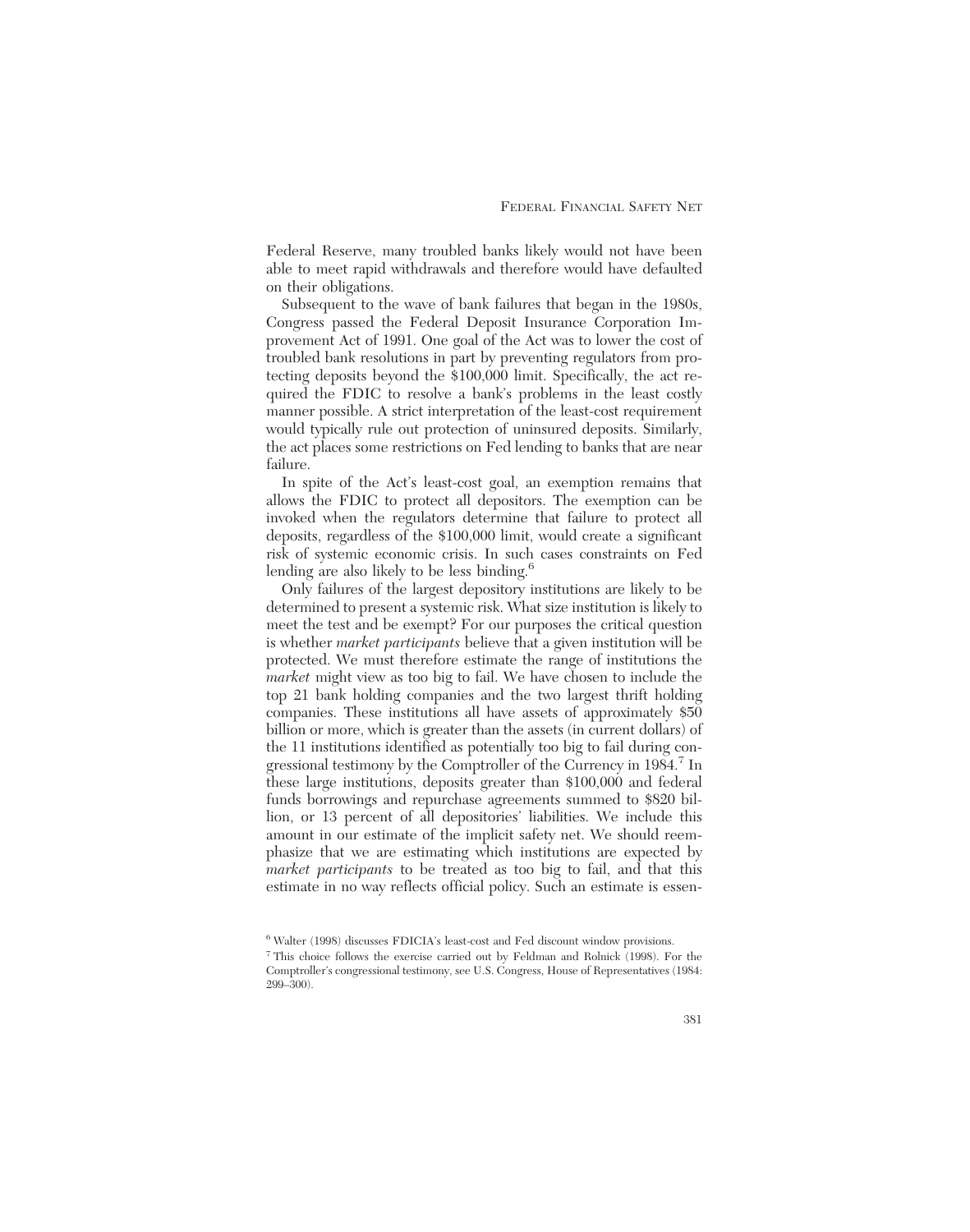tial, however, in any attempt to measure the full magnitude of the safety net.

When deposits under \$100,000 in all depository institutions are combined with deposits over \$100,000 and federal funds and repurchase borrowings of the largest depositories, the sum is \$3.996 trillion, or 63 percent of these institutions' liabilities.

This estimate of the safety net underlying the banking industry may be conservative. For example, even in the case of small depository institutions that have failed, depositors with accounts exceeding \$100,000 have frequently been fully protected. Between 1980 and 1994, there were 1,617 depository institution failures handled by the FDIC. The great majority of all deposits, regardless of account size, were protected from loss (FDIC 1998: 68–69). One could argue then that our measure of the federal safety net should include at least some uninsured liabilities of small banks.

*Government-Sponsored Enterprises*. GSEs are financial corporations created by federal statute to perform a specified function. For example, the Federal Home Loan Mortgage Association (Freddie Mac) was created by the Federal Home Loan Mortgage Corporation Act (Title III of the Emergency Home Finance Act of 1970) to enlarge the secondary market for home mortgages. GSEs differ from government agencies in that they typically issue shares of stock to private investors. The GSEs discussed here borrow in the capital markets, often at preferential interest rates, and lend to targeted sectors. Some GSEs lend directly to individuals or firms while others purchase loans made by private lenders.

GSEs can borrow at interest rates almost as low as the rate paid by the U.S. Treasury because, as stated in a Congressional Budget Office study, "The implicit federal guarantee leads investors in a GSE's debt or mortgage-backed securities to believe that the federal government bears most if not all of the risk of the enterprise's activities" (U.S. Congress, CBO 1991: 9–10).<sup>8</sup> The market's perception of government backing was confirmed during the 1980s when Fannie Mae and the Farm Credit System suffered financial difficulties and were assisted by grants of special tax treatment or loans from the federal government (U.S. GAO 1990: 9; U.S. Congress, CBO 1991: 79–80). In addition to borrowing and lending, some GSEs buy private-sector

<sup>8</sup> While a bill recently introduced in Congress could reduce GSE backing, reports are widespread that market participants, including a major credit rating agency, still believe GSE debt enjoys an implicit government guarantee. See for example, *The Economist* (2000: 17–18, 79–80), Setaishi and Lifton (2000: C17), and Wallison and Ely (2000: 1–3, 6–7).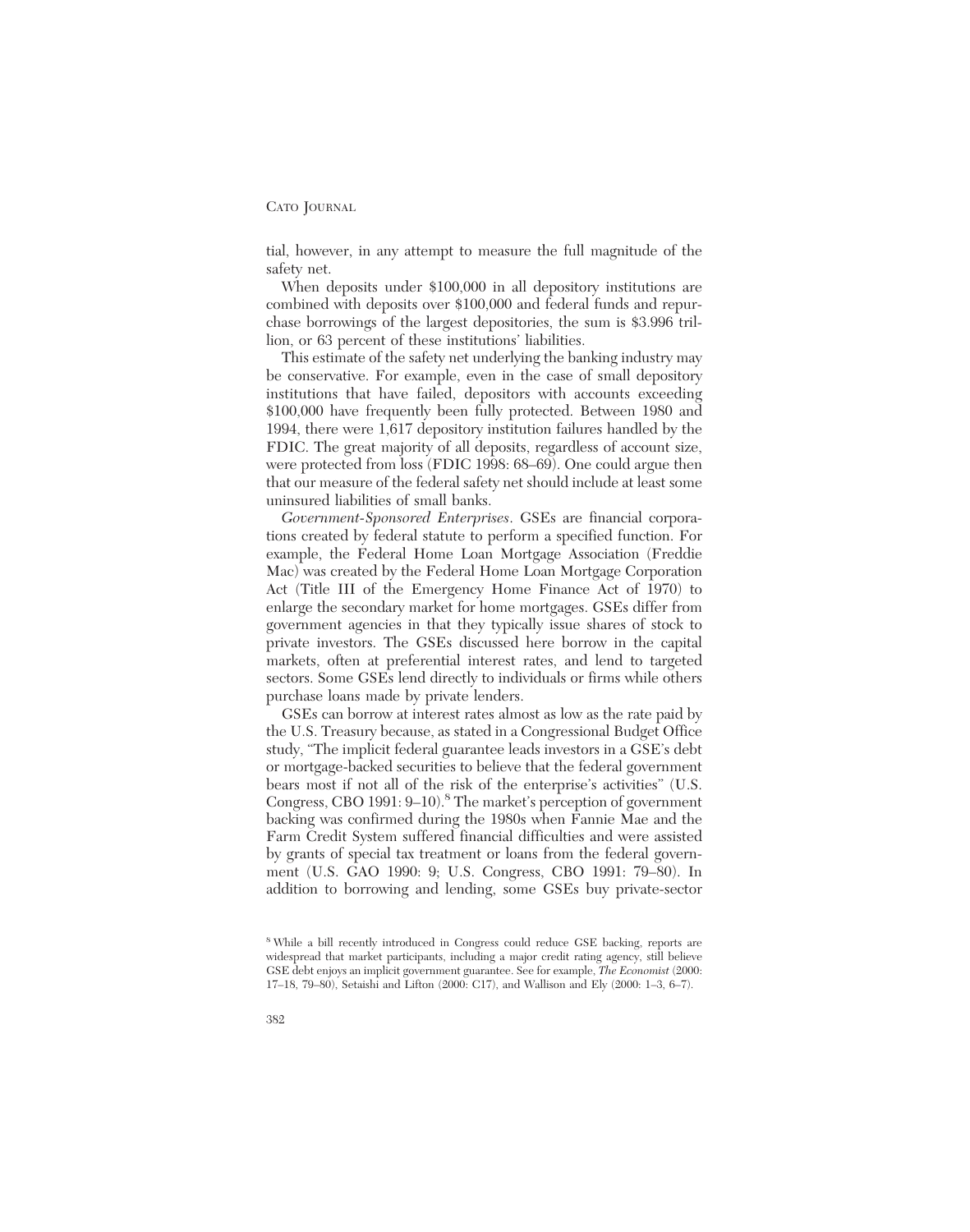loans from lenders and create securities backed by pools of the loans. (This security creation process is called *securitization*.)

Because market participants believe that GSE debt is governmentbacked, we include the liabilities of these institutions in our measure of the private liabilities guaranteed by the federal government. Likewise, we include the securities covered by GSE-issued guarantees. We include these measures of GSE liabilities as part of the estimated implicit safety net.

The Federal National Mortgage Association (Fannie Mae) and the Federal Home Loan Mortgage Corporation (Freddie Mac) perform two roles in the mortgage market. First, they securitize pools of residential mortgages. Fannie Mae and Freddie Mac guarantee payments to investors in the securities so the investors are not subject to risk of loss when homebuyers default on the pooled mortgages. Second, Fannie Mae and Freddie Mac buy mortgages from originators and hold them in their own portfolios. They finance these purchases by issuing debt. Together, Fannie Mae's and Freddie Mac's guaranteed securities and their own debt totaled \$2,069 billion in 1999.<sup>9</sup>

The Farm Credit System (FCS) is a GSE made up of a number of allied lending institutions specializing in agricultural lending. The FCS encompasses six Farm Credit Banks located across the United States and one Agricultural Credit Bank. The lending arms of the Farm Credit Banks are local associations that make short- and longterm loans. Their borrowers include farmers, ranchers, rural homeowners, agricultural cooperatives, rural utility systems, and agricultural firms. Lending activities are funded by issuing bonds and notes, which are the joint liability of all FCS banks.

The Federal Agricultural Mortgage Corporation (Farmer Mac), though considered part of the FCS, differs from the Farm Credit Banks and the Agricultural Credit Bank. Farmer Mac does not make loans. Instead, it provides the same services for the agricultural real estate and rural housing markets that Fannie Mae and Freddie Mac provide for residential housing. The amount of debt issued by the

<sup>9</sup> Another important federal government mortgage guarantee agency is the Government National Mortgage Association (Ginnie Mae). We do not include its guarantees as part of the safety net because to do so would involve double counting. Ginnie Mae, part of the Department of Housing and Urban Development, guarantees *only* mortgage-backed securities made up of mortgages already guaranteed by the Federal Housing Administration, the Department of Veterans Affairs, or the Rural Housing Service. Because of those primary guarantees, we count the underlying mortgages as liabilities of the household sector protected by the federal safety net. Similar to Ginnie Mae, the Student Loan Marketing Association (Sallie Mae) operates in the secondary market for student loans that already have guarantees from the Federal Family Education Loan program.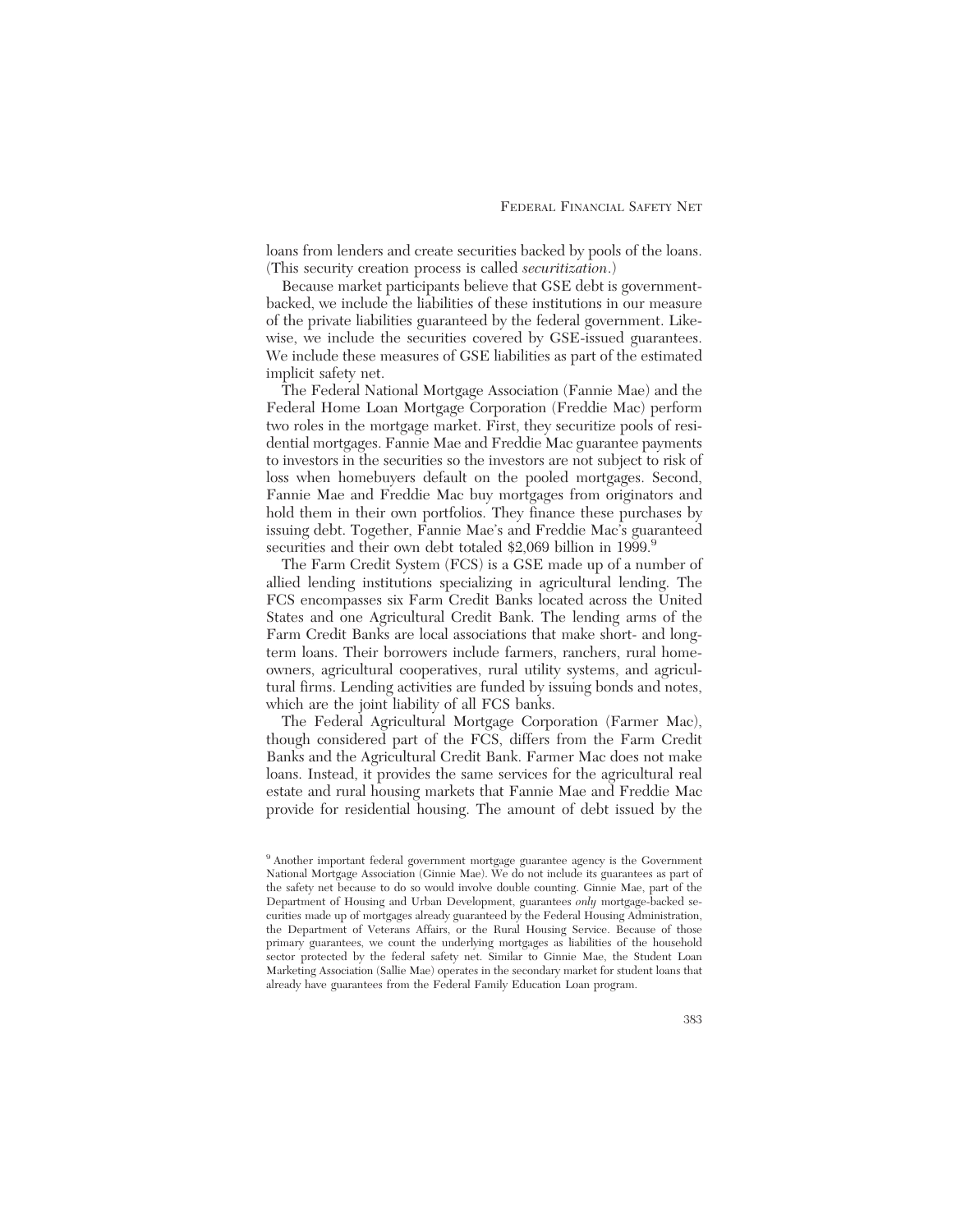FCS (including debt issued by Farmer Mac) plus Farmer Mac's guaranteed securities equals \$74 billion, the total of all FCS liabilities.

The Federal Home Loan Bank System (FHLB) makes loans to member mortgage lending institutions—primarily small depository institutions. Funds advanced through FHLB lending are used chiefly for mortgage lending. Currently, there are about 7,200 System members owning FHLB stock. The System is made up of 12 regional Federal Home Loan Banks and the Federal Housing Finance Board, which oversees the System.

The Federal Housing Finance Board issues notes and bonds to fund FHLB lending. The debt is the joint liability of the 12 FHLBs; as of 1999, the outstanding amount was \$477 billion.

*Pension Fund Guarantees.* The pension liabilities of most U.S. businesses are backed by an agency of the federal government, the Pension Benefit Guarantee Corporation (PBGC). The PBGC protects up to a maximum annual payment (\$36,613.68 in 1999) on private *defined benefit pensions* should the retiree's employer default on such payments. A defined benefit pension plan pays a set monthly benefit to a retiree. The amount of the benefit is frequently based on a combination of the retiree's age, salary earned while employed, and number of years employed. As of 1999, the PBGC-protected pension liabilities totaled \$1,805 billion. These liabilities are part of the explicit safety net.

### *Nonfinancial Firms*

Although one might think only financial firms would be protected by the federal financial safety net, this is not the case. A significant portion of the liabilities of nonfinancial firms is also protected, or perceived to be protected, and should be included in our measure of the safety net. Nonfinancial firms receive guarantees from the Small Business Administration (SBA) and the Farm Service Agency (FSA). Explicit guarantees for nonfinancial firms amount to \$39 billion or less than 1 percent of this sector's total liabilities.<sup>10</sup>

<sup>&</sup>lt;sup>10</sup> The liabilities of U.S. exporters as well as the liabilities of foreign firms buying goods and services from U.S. exporters are insured by the Export-Import Bank, an agency of the U.S. federal government created in 1934 to foster the sale of U.S. goods and services abroad. As of 1999, the Ex-Im Bank had outstanding guarantees of approximately \$34 billion—the great majority of which was extended to non-U.S. businesses and individuals (only \$1.5 billion was extended to U.S. citizens and U.S. firms) (Export-Import Bank 2000: 42–43). Because guarantees going to U.S. businesses are small relative to all Ex-Im guarantees and small relative to the other guarantees we discuss, we have excluded them for simplicity. Likewise, we exclude export guarantees provided by other government agencies such as the Departments of Agriculture, Defense, State, and Treasury; the Agency for International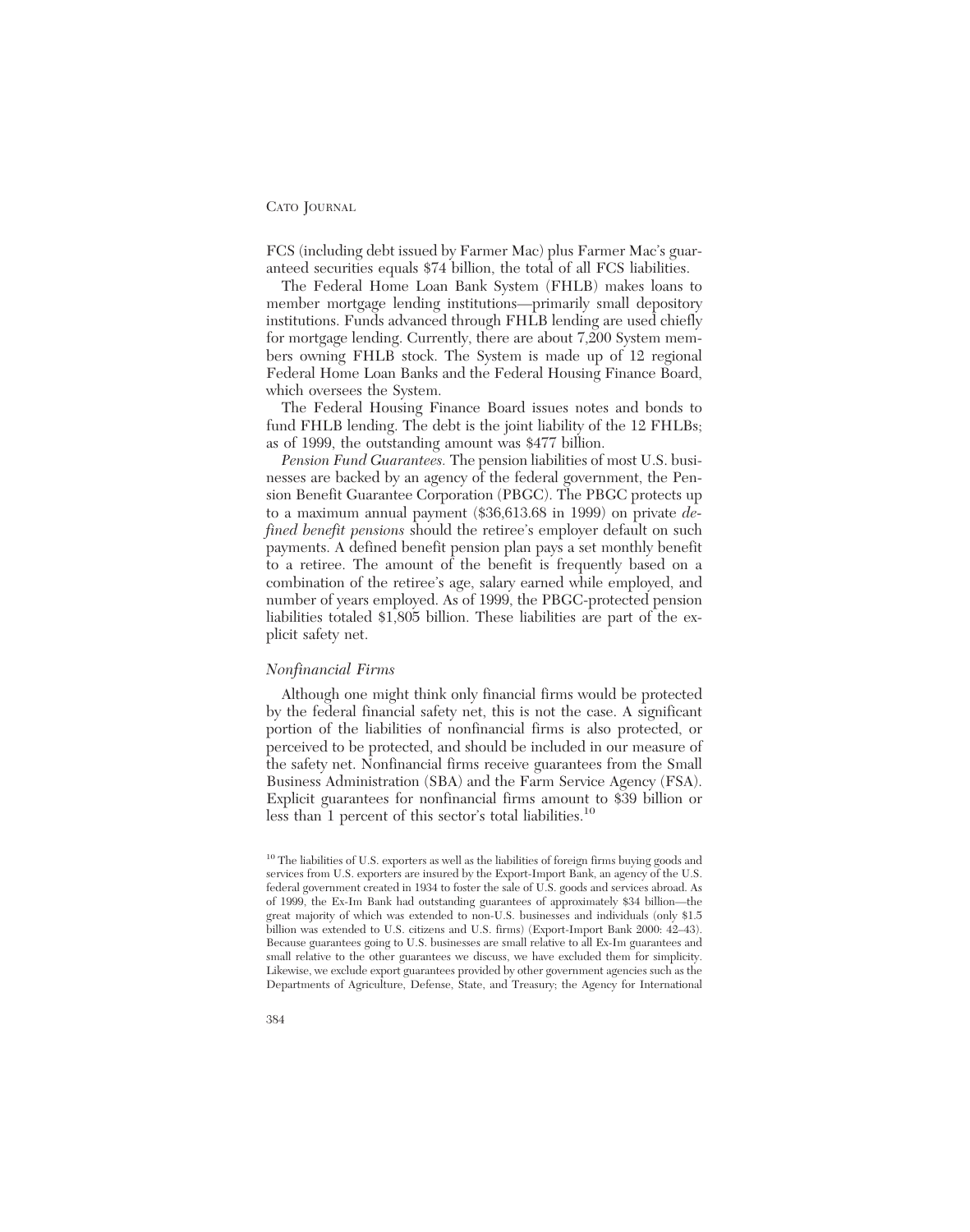Implicit guarantees for this sector are difficult to measure. Past bailouts of large corporations could well create a public perception that similarly situated firms would be protected in the future. Still, it is hard to identify a consensus in published comments of other observers regarding which firms might be expected to receive ad hoc protection. Because of this difficulty, we do not include an estimate of guarantees for such firms in our measure of the safety net. We will, however, offer one potential approach to forming a guess.

*Small Business Administration Guarantees.* The Small Business Administration, an agency of the federal government, was established to "aid and assist small businesses." The SBA guarantees loans made by private financial institutions to private nonfinancial businesses. In the SBA's primary guarantee program, 80 percent of the loan amount is protected on loans up to \$100,000. For loans over \$100,000, the SBA guarantees 75 percent of the loan, with a maximum guarantee of \$750,000. As of 1999 the guaranteed portion of outstanding SBAguaranteed loans equaled \$31.6 billion (on total outstanding SBA loans of \$39.4 billion). For our measure of the safety net, we count only the SBA-guaranteed portion.

*Farm Service Agency Guarantees.* The Farm Service Agency, part of the U.S. Department of Agriculture, guarantees farm loans made to purchase farmland, to construct or repair farm buildings, and to finance working capital. Guaranteed loans are made by private lenders and are limited to \$700,000. FSA guarantees cover up to 95 percent of loan principal in the event of default by the borrower. The FSA-guaranteed portion of outstanding FSA-backed loans amounted to \$7.0 billion in 1999 (out of a total of \$7.1 billion).

*Ad Hoc Assistance to Large Corporations.* During the 1970s, the automotive manufacturer Chrysler Corporation experienced large financial losses. A number of factors contributed to Chrysler's difficulties. A shortage of oil and rapid increases in its price worldwide enhanced the appeal of smaller, more fuel-efficient, foreignmanufactured cars. At the same time, high interest rates and slow economic growth reduced consumer purchases of new automobiles. These and other factors brought Chrysler close to default by 1979 (U.S. Congress, Senate 1979: 1–30).

At the same time, unemployment was high, and the failure of Chrysler could have meant massive layoffs. The concern over the employment effect of a Chrysler failure and over the effects of its

Development; and the Overseas Private Investment Corporation. For a discussion of export guarantees from these agencies, see OMB (2000a: 202–4).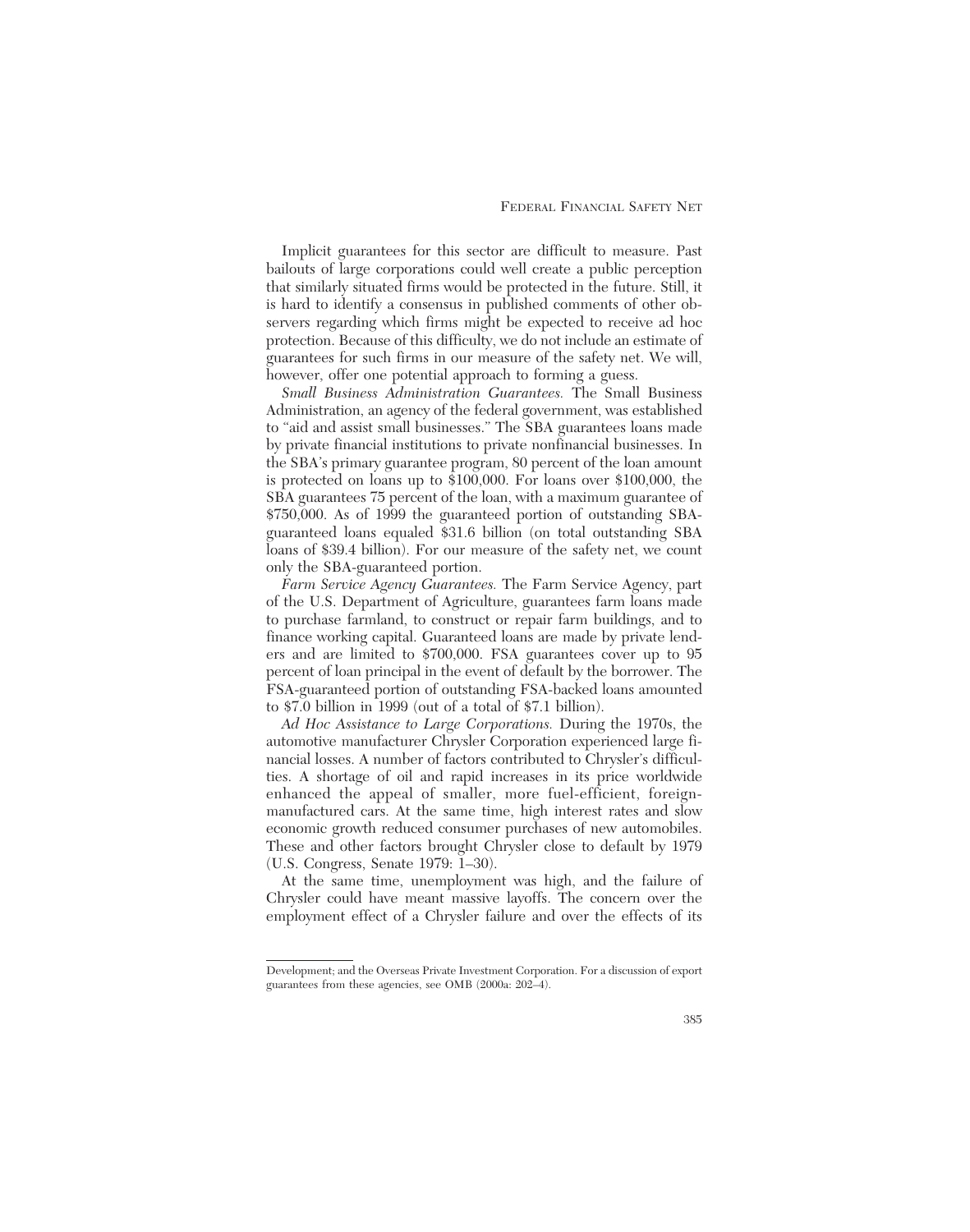failure on economic output led to the 1980 enactment of the Chrysler Loan Guarantee Act. The act provided Chrysler with \$1.5 billion in federal government loan guarantees, which allowed Chrysler to borrow at risk-free interest rates. The infusion of additional capital protected all of Chrysler's liability holders by permitting Chrysler to survive its immediate financial problems. The government's action in this case involved no actual expenditure of public funds. At the time of the bailout, however, there was a possibility that Chrysler would default and draw on its government guarantee.

Chrysler was not the first large nonfinancial corporation to receive loan guarantees. Several years earlier the federal government had extended loan guarantees to the aerospace company Lockheed. And, in 1979, the government granted loan guarantees to Wheeling-Pittsburgh Steel.

Those examples demonstrate that at times the government has been willing to protect large corporations from failure. As with large banks, we could try to infer which corporations market participants *expect* to be protected in the future. Unfortunately, historical experiences give us less of a guide than in the case of large banks. The motivations for bailouts of nonfinancial firms depend on the specific circumstances of the firms involved. Still, one might form a guess about the likelihood of ad hoc protection based on the relative size of Chrysler in 1979. At that time, before it was granted government protection, it was the 17th largest nonfinancial corporation in the Fortune 500 ranking. The sum of the liabilities of the 17 largest nonfinancial corporations in the 1999 Fortune 500 equals \$1,402 billion. Since this calculation is speculative and not supported by published sources, we do not include it in our estimated safety net.<sup>11</sup>

### *Households*

The federal financial safety net protects a significant portion of the liabilities of households. Most prominently, about \$593 billion in home mortgage debt is backed by a government guarantee. Also important, although smaller, are student loan guarantees, which amounted to \$127 billion at the end of 1999. Combining mortgages protected by the safety net with protected student loans means that

<sup>&</sup>lt;sup>11</sup> Some of the top 17 corporations might not have all of the special characteristics that made Chrysler's potential failure politically sensitive. For example, it appears that creditors of Enron Corporation will not be protected from loss, even though at the time of its bankruptcy Enron was the seventh largest Fortune 500 corporation. On the other hand, there may well be corporations below the top 17 that do have such characteristics.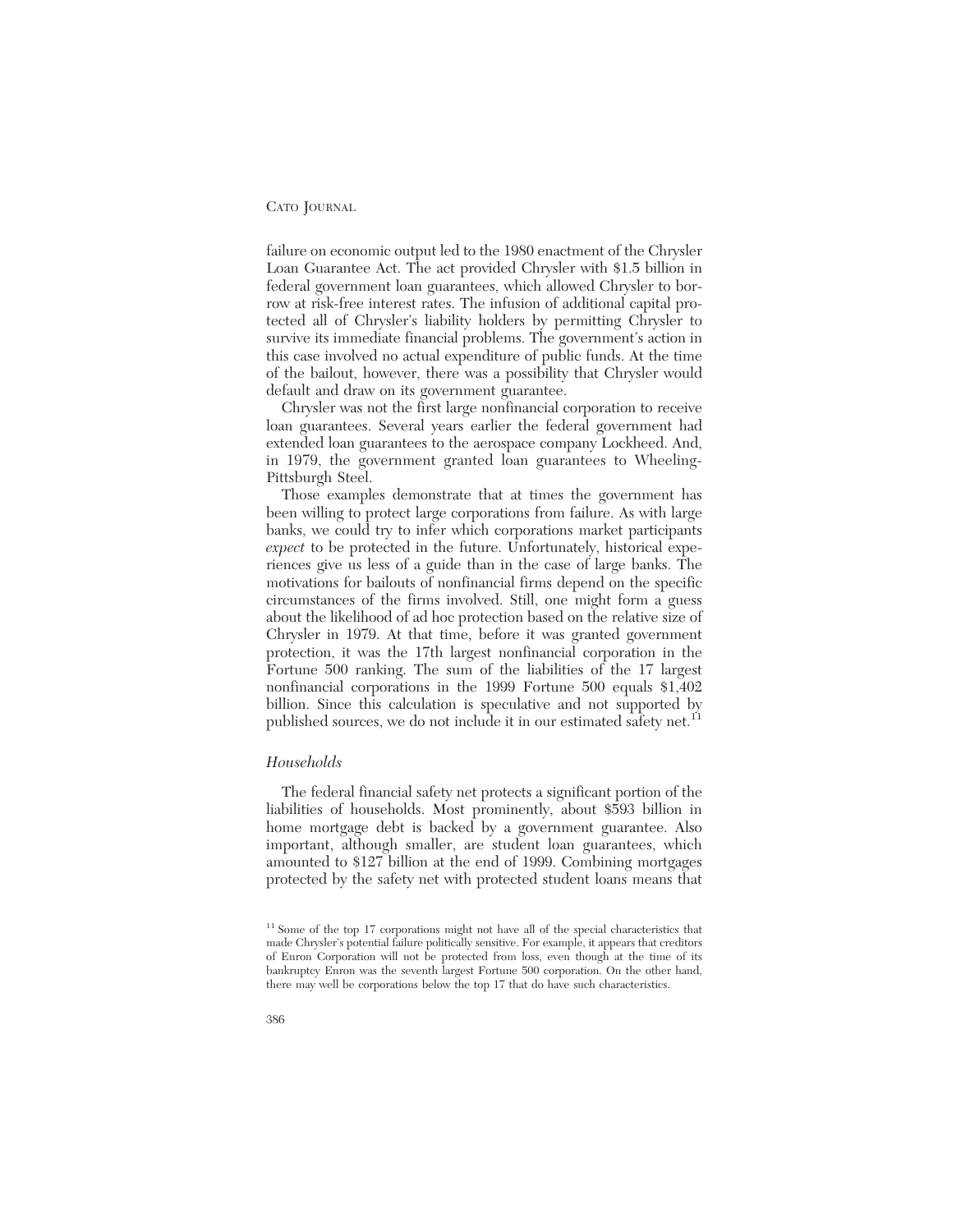\$720 billion in household debt, or about 11 percent of all household debt, is explicitly protected by the federal financial safety net.

*Mortgage Loan Guarantees.* There are three major government programs that support home ownership through loan guarantees. The oldest and largest of these is that of the Federal Housing Administration (FHA), which dates to the 1930s. Today, FHA-insured mortgages primarily fund purchases by first-time homebuyers, who accounted for 76 percent of FHA-insured loans in 1997. This program also tends to focus on assistance to low- and moderate-income homebuyers by placing a limit on loan size. The maximum loan depends on the general level of real estate costs in a geographic market, with the greatest cap being \$219,849. For qualified homebuyers, the FHA guarantees repayment on loans made by a private mortgage lender. As of the end of 1999, FHA-guaranteed mortgages outstanding totaled \$504 billion.

The two other agencies that provide guarantees to private residential mortgages are more specialized than the FHA. The Department of Veterans Affairs (VA) offers guarantees to veterans and active military personnel, while the Department of Agriculture's Rural Housing Service (RHS) serves homebuyers in rural markets. In 1999, the guaranteed portions of outstanding loans made under the VA and RHS programs amounted to \$80 billion and \$9 billion, respectively.

*Student Loan Guarantees.* The federal government guarantees student loans for higher education through its Federal Family Education Loan (FFEL) program administered by the Department of Education. This program aims to subsidize the costs of higher education by lowering student loan borrowing costs. Students borrow from private lenders such as banks and savings institutions. State and private nonprofit agencies guarantee the student loans, and these agencies are in turn insured against loss by the FFEL. In 1999, FFEL guarantees covered \$127 billion in student loans.

#### *Miscellaneous Guarantees*

Smaller federal government loan guarantee programs, too numerous to discuss in detail, protect other liabilities of business and household issuers. Individually, these programs cover only minor amounts, but collectively they gave explicit protection to \$16 billion in private liabilities in 1999. These programs guarantee such liabilities as loans made to medical students to finance their educations, guaranteed by the Department of Health and Human Services, and loans made to shipbuilders and purchasers, guaranteed by the Department of Transportation.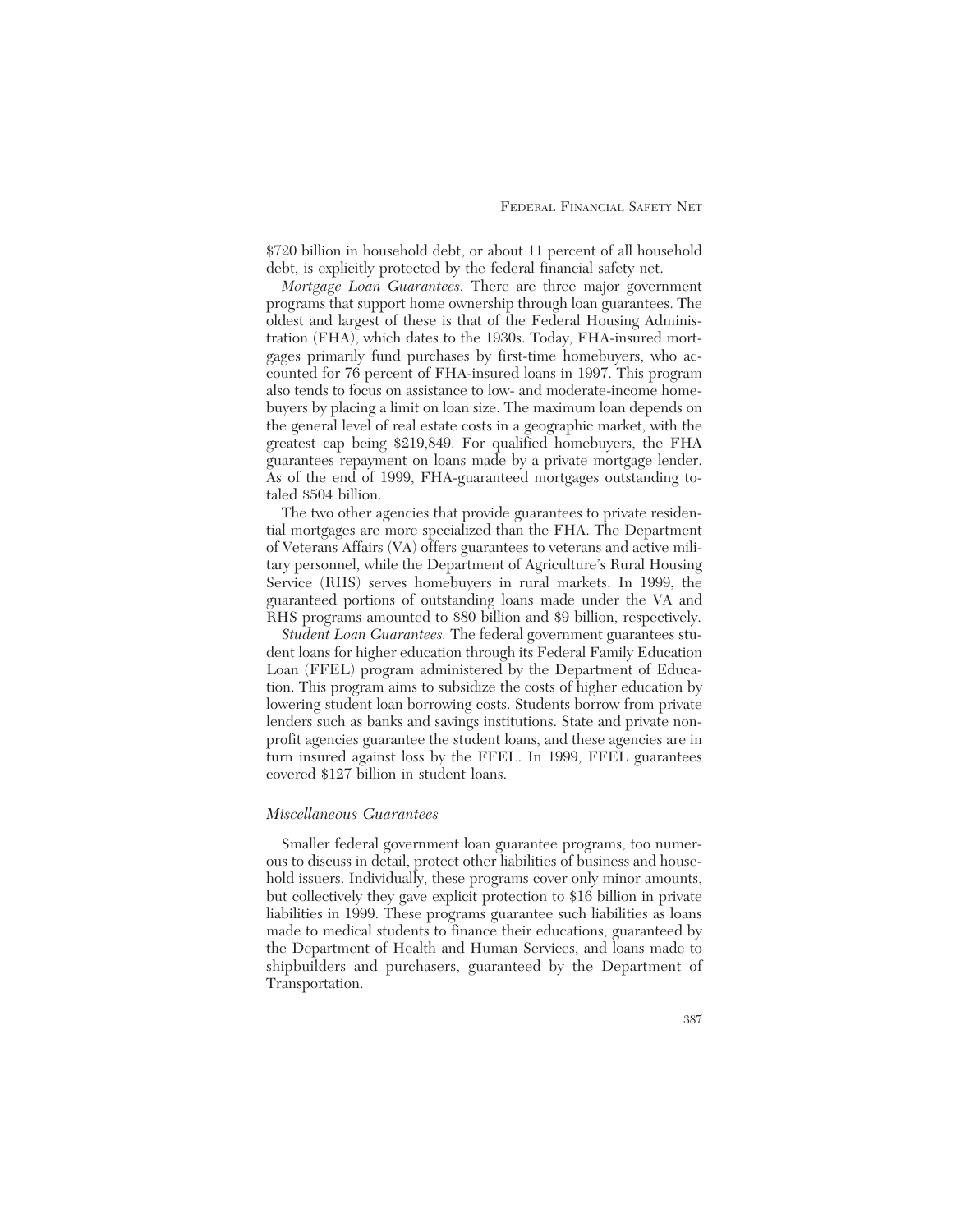### Conclusion

The federal government explicitly protects \$5.8 trillion or 16 percent of private liabilities. It seems likely to us that market participants believe the safety net includes more than these explicit guarantees. While it is impossible to measure implicit protection with certainty, we estimate that an additional \$3.4 trillion in private liabilities may have such guarantees. Adding the two together produces a total of \$9.2 trillion. Again, this total includes a mixture of explicit and implicit guarantees, but we believe it represents a reasonable and conservative estimate of the size of the safety net.

At \$9.2 trillion, or more than one-fourth of all private liabilities, our estimate is clearly a large number. Does it represent a safety net that is "too big?" While this is a difficult question to answer, such extensive protection *is* likely to distort the operation of the private financial markets by  $(1)$  encouraging excessive risk taking by issuers of guaranteed liabilities and (2) shifting funds away from more valuable uses in sectors that lack guarantees.

Are such distortions apparent? They seem to be. For example, the banking industry is among the most highly protected segment. Approximately 61 percent of commercial bank and savings institution liabilities and 90 percent of credit union liabilities are protected by government guarantees. Excessive risk taking by thrift managers during the 1970s and 1980s in response to extensive government guarantees is widely viewed as a significant contributor to the extent of the thrift industry crisis. Similarly, money center banks suffering large losses on less-developed-country loans in the mid-1980s continued to gather deposits because of the explicit and implicit government guarantee of repayment on such deposits. Without guarantees, fewer funds may have been available to such banks, freeing resources for perhaps more productive and less risky activities. Some observers have expressed concerns that the 1999 Gramm-Leach-Bliley Act, which allows greater combinations of banking and other financial activities, could expand the safety net by making it possible for additional institutions to become "too big to fail."

Government guarantees clearly produce benefits. Deposit insurance eliminated bank runs, which had been common before its introduction in 1933. Pension guarantees have ensured that losses for retirees are reduced when employers default on their defined benefit pension liabilities. Still, these benefits come at a cost of reduced economic efficiency when liability issuers take excessive risks and resources flow toward sectors with generous guarantees to the detriment of sectors with smaller or no guarantees. Ultimately, these dis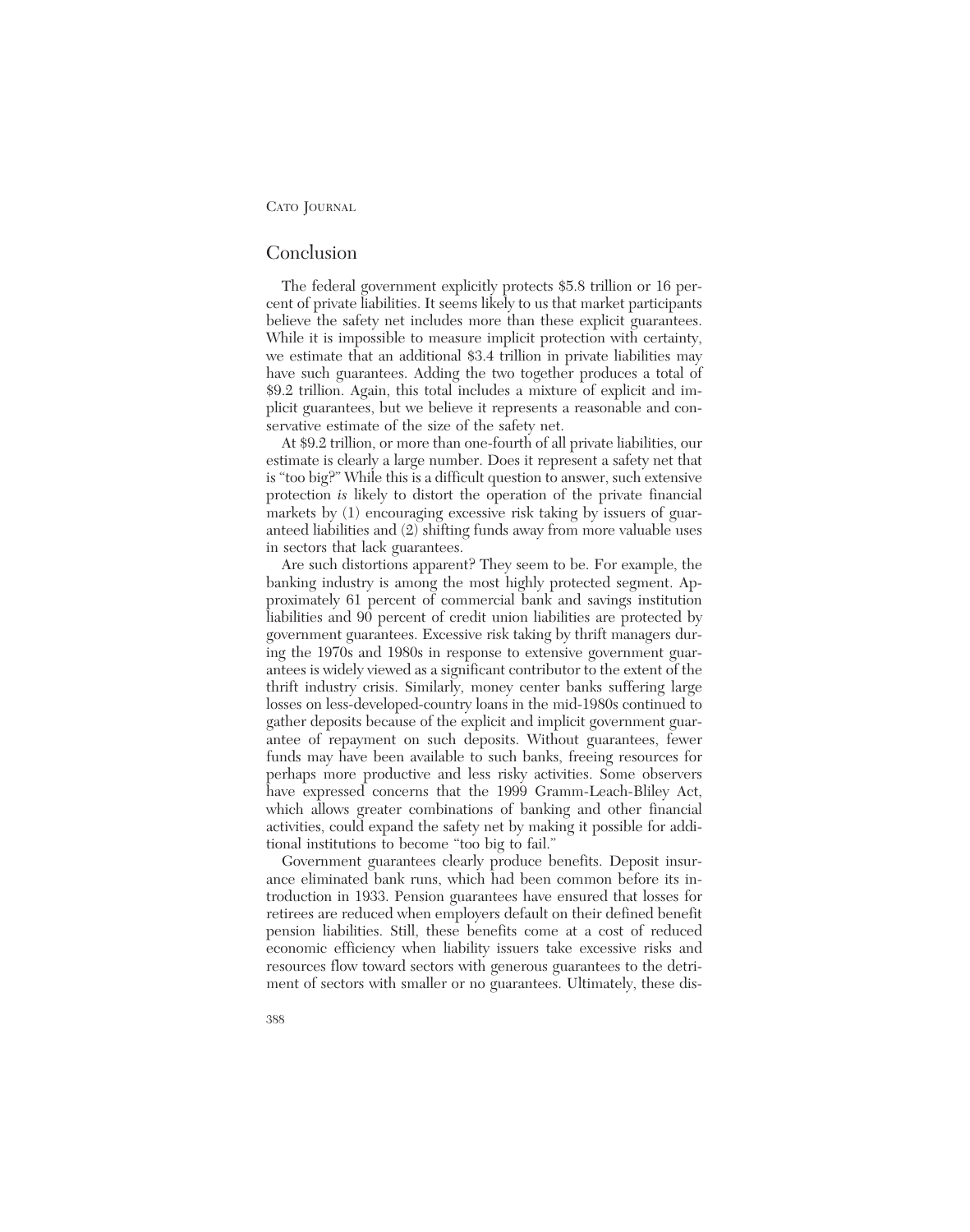tortions can hinder the economy's ability to produce widespread increases in income and wealth. Current economic theory gives us no quantitative guide to determining how big the safety net should be or to assessing the efficiency costs of a safety net that is too big. Our purpose has been to give the reader a sense of the possible size of these costs by estimating the relative magnitude of the safety net. The size of the safety net suggests to us that the costs could be quite large.

## Appendix: Data Sources

**Commercial Banks – Explicitly Guaranteed Liabilities**: "Estimated Insured Deposits," in FDIC (1999: 18), Table VI-C.

**Commercial Banks – Implicitly Guaranteed Liabilities**: Estimated uninsured domestic deposits (total domestic deposits less estimated insured deposits), fed funds purchased, and securities sold under agreements to repurchase from quarterly financial reports, found in "FDIC Institution Directory," FDIC (2000c), for the largest 21 bank holding companies.

**Commercial Banks – Total Liabilities**: Board of Governors of the Federal Reserve System (1999), "Total liabilities" from Z.1 Table L.110 – *U.S. Chartered Commercial Banks*, plus "Total liabilities" from L.112 – *Bank Holding Companies*, plus "Total liabilities" from Table L.113 – *Banks in U.S. Affiliated Areas*, less "Taxes payable" from Table L.110.

**Savings Institutions – Explicitly Guaranteed Liabilities**: "Estimated Insured Deposits," in FDIC (1999:18), Table VI-C.

**Savings Institutions – Implicitly Guaranteed Liabilities**: Estimated uninsured domestic deposits (total domestic deposits less estimated insured deposits), fed funds purchased, and securities sold under agreements to repurchase from quarterly financial reports, found in "FDIC Institution Directory," FDIC (2000c), for the two largest thrift holding companies.

**Savings Institutions – Total Liabilities**: Board of Governors (1999), Table L.114 – *Savings Institutions*, "Total liabilities," less "Taxes payable."

**Credit Unions – Explicitly Guaranteed Liabilities**: "Total Insured Shares," from National Credit Union Administration (2000, "Financial Highlights Page").

**Credit Unions – Total Liabilities**: Board of Governors (1999), Table L.115 – *Credit Unions*, "Total liabilities."

**Government-Sponsored Enterprises**: Figures for each GSE's Implicitly Guaranteed Liabilities and Total Liabilities are from Executive Office of the President, OMB (2000a: 237–38), and include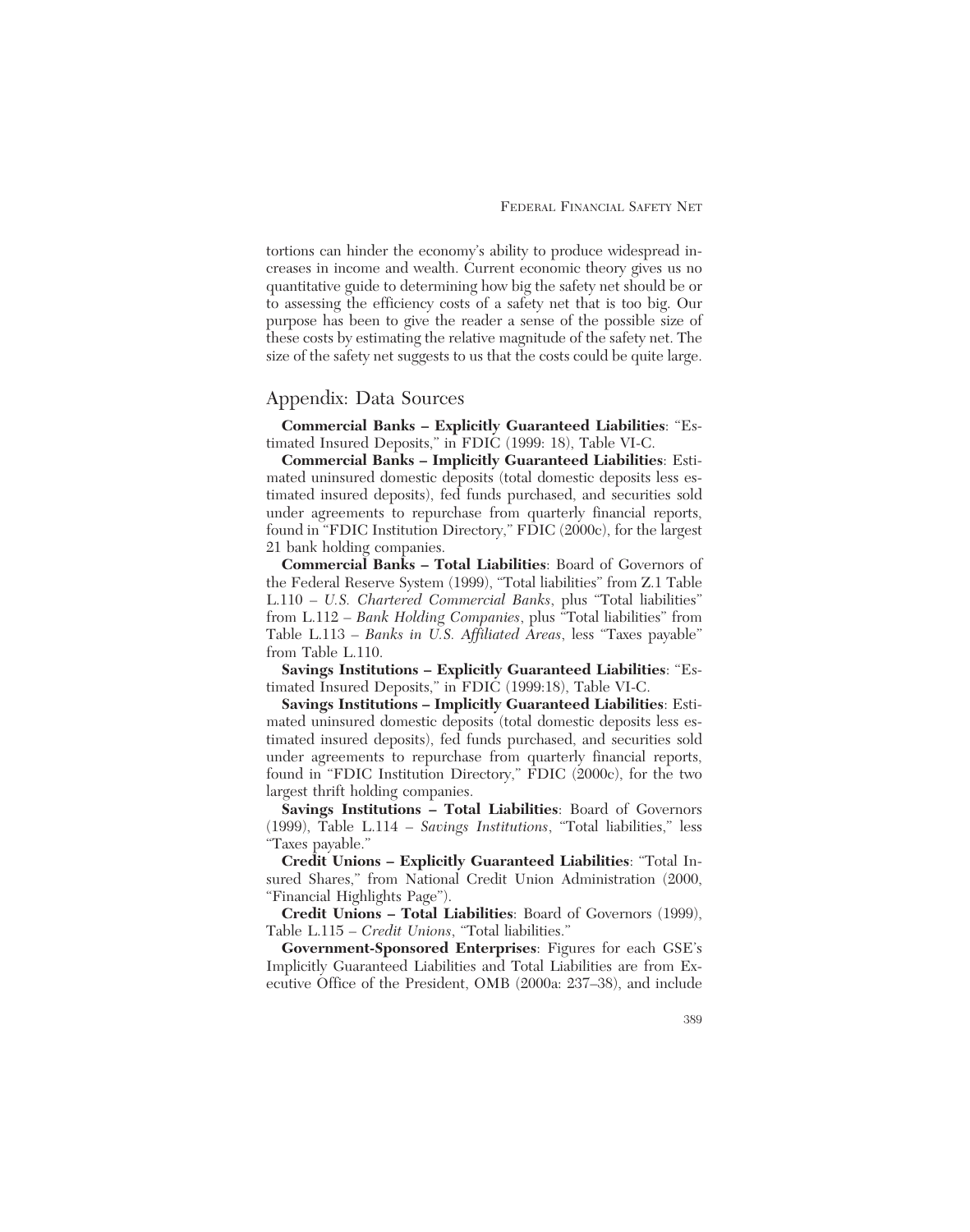both debt issued by GSEs and mortgage backed securities they guarantee.

**Private Employer Pension Funds – Explicitly Guaranteed Liabilities**: Liabilities of all pension funds insured by the Pension Benefit Guarantee Corporation (which insures only defined benefit plans) were \$1,405 billion in 1996, the latest date for which data are reported (PBGC 1998: Tables S-23 and M-8). To estimate these liabilities for 1999, the year with which we are concerned, we multiplied the 1996 figure by the recent past growth rate of fund liabilities. Between 1991 and 1996 PBGC-insured pension fund liabilities grew by an average of 10.6 percent per year. Growing three years at a 10.6 percent rate yields \$1,900 billion, our estimate of fund liabilities in 1999. But as noted in our article, PBGC covers pensions only up to a specified maximum payment per year, so a portion of beneficiaries' pensions in guaranteed plans—those with pensions paying above this maximum—are not insured. According to PBGC this portion is 5 percent (PBGC 1996: footnote to Table B-5). To arrive at the guaranteed portion of PBGC guaranteed pension fund liabilities we multiplied total 1999 fund liabilities (\$1,900 billion) by .95 to yield \$1,805 billion.

**Private Employer Pension Funds – Total Liabilities**: Private pension fund reserves (liabilities) figure from Board of Governors (1999), Table L.119 multiplied by .462. Table L.119 provides figures on reserves for the combination of defined benefit and defined contribution pension plans, but not separately. Yet we wish to exclude defined contribution plans from our calculation of total liabilities. Defined contribution plans are essentially equity, not liabilities, since the fund providers cannot default, but simply pay employees the return earned on the fund. To eliminate defined contribution reserves we multiply the Table L.119 figure by an estimate of the proportion of defined benefit reserves to total pension fund reserves. We arrived at our estimate as follows. Between 1988 and 1994 (1994 was the most recent year for which data was reported), defined benefit plan reserves fell from 60.6 percent of all private pension fund reserves to 52.7 percent (www.dol.gov/dol/pwba/public/programs/ opr/bullet1994/e\_11.htm, posted January 2000). On average the proportion declined by 1.3 percentage points each year. Assuming the rate continued until 1999, then defined benefit reserves amounted to 46.2 percent of all pension fund reserves (liabilities) in 1999.

**Other Financial Firms – Total Liabilities**: Board of Governors (1999), Tables L.117 – *Life Insurance Companies*, L.118 – *Other Insurance Companies*, L.126 – *Issuers of Asset-Backed Securities*, L.127 – *Finance Companies*, L.128 – *Mortgage Companies*, L.129 –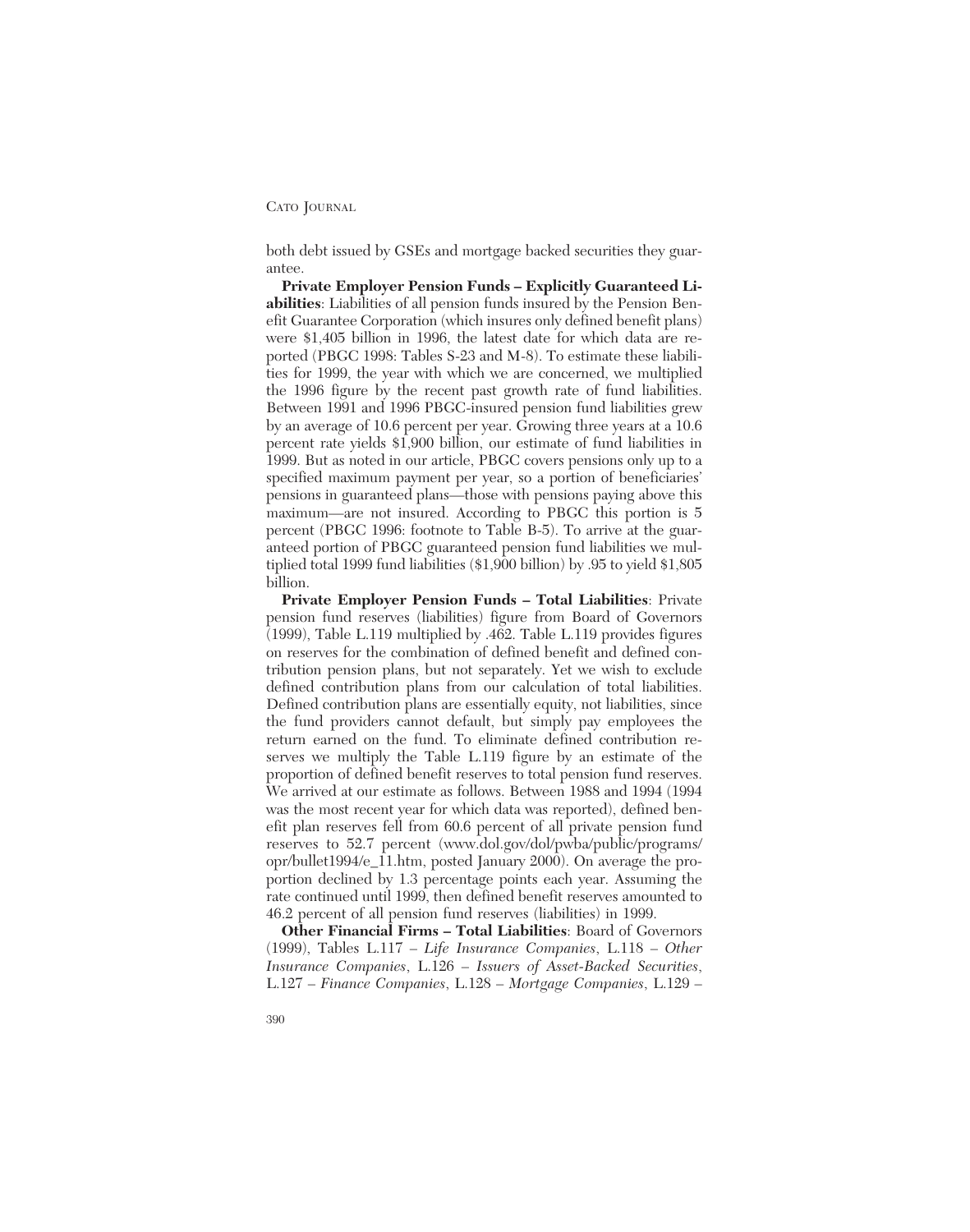*Real Estate Investment Trusts*, L.130 – *Security Brokers and Dealers*, L.131 – *Funding Corporations*, less taxes payable whenever a figure for taxes was reported on these tables.

**Small Businesses – Explicitly Guaranteed Liabilities**: Small Business Administration (SBA)-guaranteed portion of SBAguaranteed loans from OMB (2000b: 1088–89).

**Farms – Explicitly Guaranteed Liabilities**: Farm Service Agency (FSA)-guaranteed portion of FSA-guaranteed loans from OMB (2000b: 101–2).

**Large Nonfinancial Corporations**: As explained in the text, we do not include an estimate for this category. The line is in the table because we think it is likely that the market believes that ad hoc assistance to large firms would be forthcoming under some circumstances.

**Total for Nonfinancial Firms – Total Liabilities**: Board of Governors (1999), Table L.101 – *Nonfinancial Business*, "Total liabilities," less "Taxes payable."

**FHA Mortgages – Explicitly Guaranteed Liabilities**: Federal Housing Administration (FHA)-guaranteed portion of FHAguaranteed loans from OMB (2000b: 512–19).

**VA Mortgages – Explicitly Guaranteed Liabilities**: Department of Veterans Affairs (VA)-guaranteed portion of VA-guaranteed loans from OMB (2000b: 889–90).

**RHS Mortgages – Explicitly Guaranteed Liabilities**: Rural Housing Service (RHS)-guaranteed portion of RHS-guaranteed loans from OMB (2000b: 134–36).

**FFEL Student Loans – Explicitly Guaranteed Liabilities**: Federal Family Education Loan (FFEL)-guaranteed portion of FFEL-guaranteed loans from OMB (2000b: 379–83).

**Total for Households – Total Liabilities**: Board of Governors (1999), Table L.100 – *Households and Nonprofit Organizations*, "Total liabilities."

**Miscellaneous Liabilities – Explicitly Guaranteed Liabilities**: OMB (2000a: 208).

# References

- Board of Governors of the Federal Reserve System (1999) Federal Reserve statistical release Z.1, "Flow of Funds Accounts of the United States," Flows and Outstandings, Third Quarter 1999. Washington: Board of Governors.
- *The Economist* (2000) "Fannie, Freddie and Uncle Sam," and "America's Home-Loan Worry." 15 April.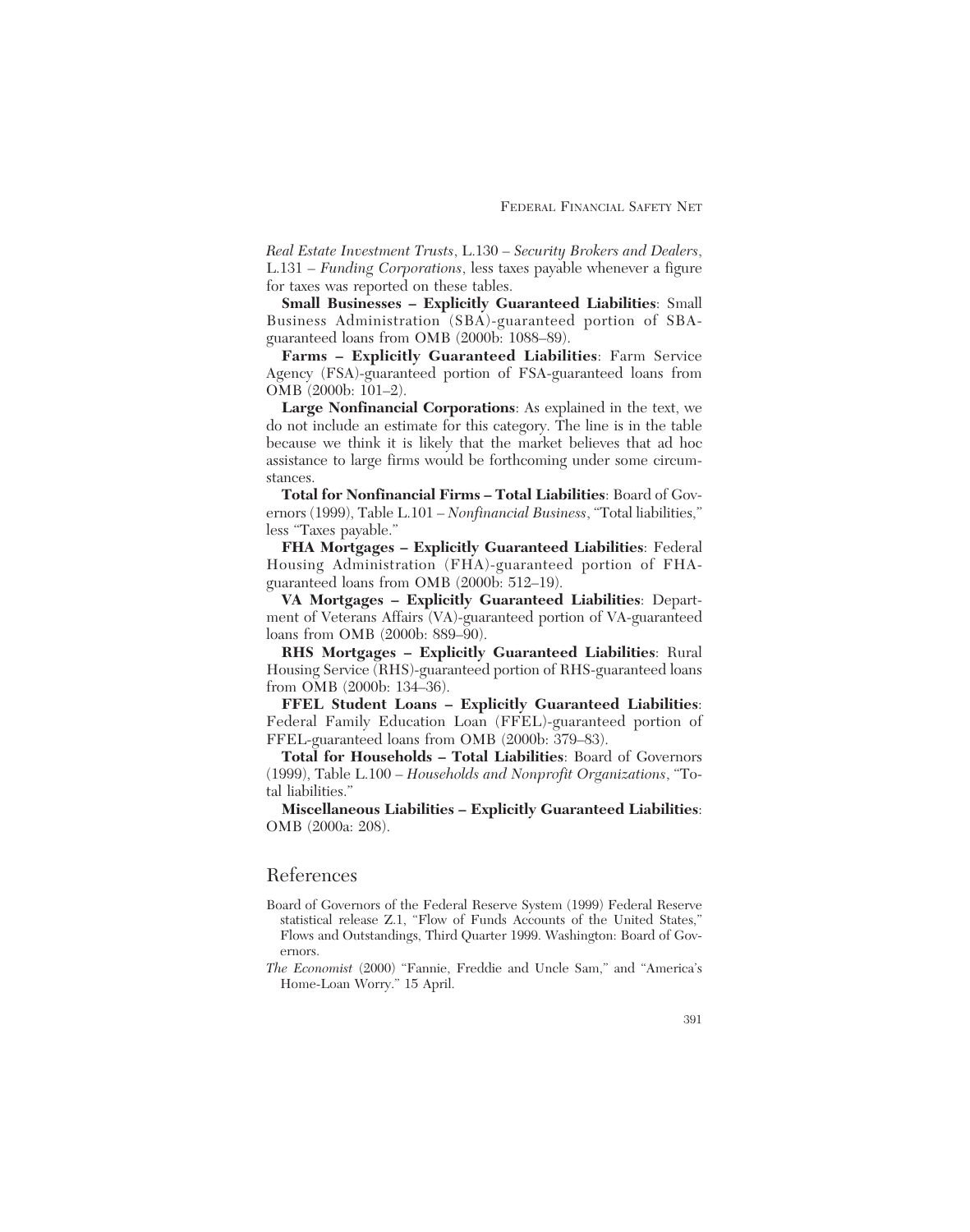Export-Import Bank of the United States (2000) *1999 Annual Report*. Washington: Export-Import Bank.

FDIC (Federal Deposit Insurance Corporation) (1998) *Managing the Crisis*: *The FDIC and RTC Experience*. Washington: FDIC (August).

(1999) "Quarterly Banking Profile." Washington: FDIC, Third Quarter.

\_\_\_\_\_\_\_\_\_ (2000a) "FDIC Learning Bank: The 1930s." www.fdic.gov/about/ learn/learning/when/1930s.html (January).

(2000b) "Historical Statistics on Banking." www2.fdic.gov/hsob (January).

\_\_\_\_\_\_\_\_\_ (2000c) "FDIC Institution Directory." www2.fdic.gov/idasp (May).

Feldman, R. J., and Rolnick, A. J. (1998) "Fixing FDICIA: A Plan to Address the Too-Big-to-Fail Problem." *Federal Reserve Bank of Minneapolis 1997 Annual Report*, *The Region,* special issue, 12 (March).

Greenspan, A. (1993) "FDICIA and the Future of Banking Law and Regulation." In *FDICIA: An Appraisal*, 1–8. 29th Annual Conference on Bank Structure and Competition, Federal Reserve Bank of Chicago.

Harris, M., and Raviv, A. (1992) "Financial Contracting Theory." In J. J. Laffont (ed.) *Advances in Economic Theory, Sixth World Congress*, vol. 2. Cambridge: Cambridge University Press.

Kaufman, G. (1994) "Bank Contagion: A Review of the Theory and Evidence." *Journal of Financial Services Research* 8: 123–50.

National Credit Union Administration (2000) *1999 Annual Report*. Washington: NCUA.

OMB (Office of Management and Budget, Executive Office of the President of the United States) (2000a) *Analytical Perspectives, Budget of the United States Government, Fiscal Year 2001*. Washington: Government Printing Office.

\_\_\_\_\_\_\_\_ (2000b) *Appendix, Budget of the United States Government, Fiscal Year 2001*. Washington: Government Printing Office.

PBGC (Pension Benefit Guarantee Corporation) (1997) *Pension Insurance Data Book 1996*. Washington: PBGC.

\_\_\_\_\_\_\_\_ (1999) *Pension Insurance Data Book 1998*. Washington: PBGC.

\_\_\_\_\_\_\_\_ (2000) "About PBGC: Mission and Background." www.pbgc.gov/ mission.htp (January).

Prescott, E. C., and Townsend, R. M. (1984) "Pareto Optima and Competitive Equilibria with Adverse Selection and Moral Hazard," *Econometrica* 52 (January): 21–45.

Rochet, J. C., and Tirole, J. (1996) "Interbank Lending and Systemic Risk." *Journal of Money, Credit and Banking* 28, part 2 (November): 733–62.

Schumpeter, J. (1934) *A Theory of Economic Development.* Tranlated by R. Opie. Cambridge: Harvard University Press.

Setaishi, S., and Lifton, T. (2000) "Longer Treasurys Continue Rally as Short Issues Move Lower on Fears of Further Fed Tightening." *Wall Street Journal*, 24 March.

Studenski, P., and Kroos, H. (1963) *Financial History of the United States*. New York: McGraw-Hill.

U. S. Congress, Congressional Budget Office (1991) "Controlling the Risks of